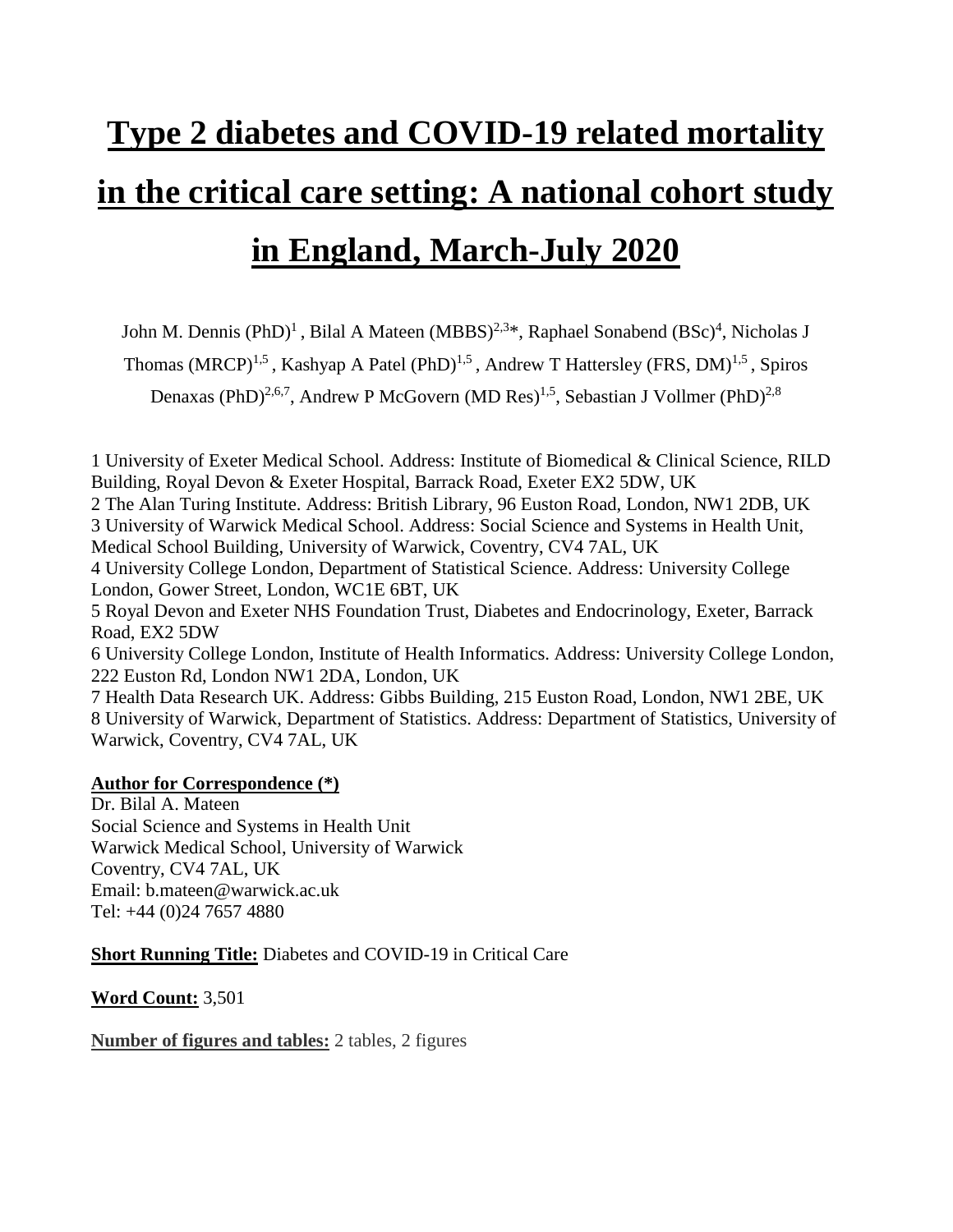### **Abstract**

**Objective:** To describe the relationship between type 2 diabetes and all-cause mortality amongst adults with COVID-19 in the critical care setting.

**Research Design and Methods:** Nationwide retrospective cohort study in people admitted to hospital in England with COVID-19 requiring admission to a high dependency unit (HDU) or intensive care unit (ICU) between March 1, 2020 and July 27, 2020. Cox proportional hazards models were used to estimate 30 day in-hospital all-cause mortality associated with type 2 diabetes, adjusted for age, sex, ethnicity, obesity, and other major comorbidities (chronic respiratory disease, asthma, chronic heart disease, hypertension, immunosuppression, chronic neurological disease, chronic renal disease, and chronic liver disease).

**Results:** 19,256 COVID-19 related HDU and ICU admissions were included in the primary analysis, including 13,809 HDU (mean age 70), and 5,447 ICU admissions (mean age 58). 3,524 (18.3%) had type 2 diabetes. 5,077 people (26.4%) died during the study period. People with type 2 diabetes were at increased risk of death (adjusted hazard ratio (aHR) 1.23 [95%CI 1.14;1.32]), results were consistent in HDU and ICU subsets. The relative mortality risk associated with type 2 diabetes decreased with increasing age (age 18-49 aHR 1.50 [95%CI 1.05;2.15]; age 50-64 1.29 [1.10;1.51]; age 65 or greater 1.18 [1.09;1.29], p-value for age:type 2 diabetes interaction 0.002).

**Conclusions:** Type 2 diabetes may be an independent prognostic factor for survival in people with severe COVID-19 requiring critical care treatment, and in this setting the risk increase associated with type 2 diabetes is greatest in younger people.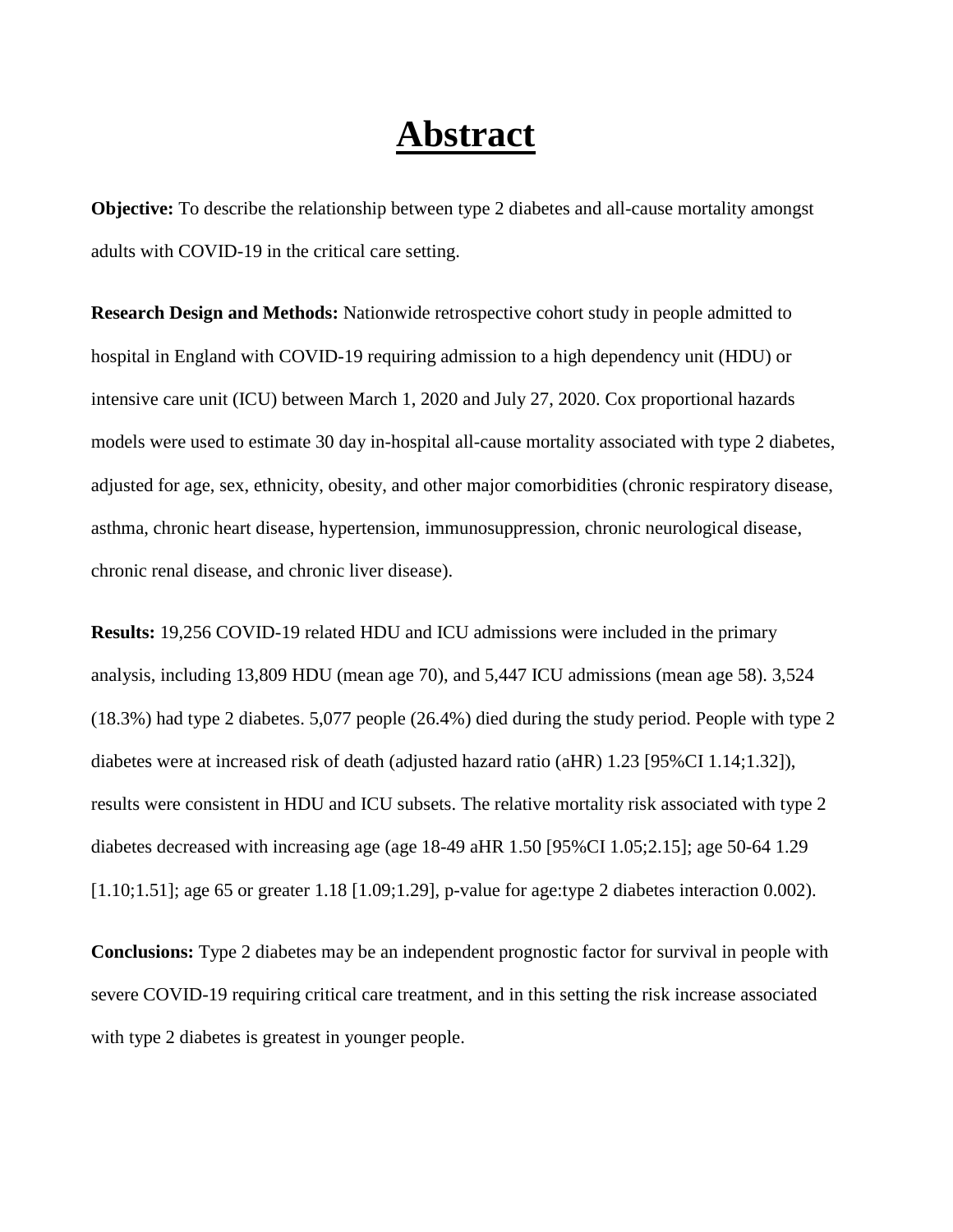### **Introduction**

In early 2020, coronavirus disease 2019 (COVID-19), caused by the new highly-infectious organism now known as severe acute respiratory syndrome coronavirus 2 (SARS-CoV 2), was formally declared a pandemic by the World Health Organisation.(1) With a global prevalence of 9.3%,(2) it is unsurprising that diabetes is one of the most common comorbidities seen in people with COVID-19, second only to hypertension.(3) People with type 2 diabetes are known to be not only more susceptible to infections in general,(4) but also require hospitalization more often,(5) resulting in an overall worse prognosis.(6) As the COVID-19 pandemic has progressed, a similar pattern of a worse prognosis for people with diabetes who contract COVID-19 has been reported in populationbased studies,(7, 8) with an increased risk of intensive care admission,(9-11) and worse mortality outcome in some but not all hospital cohorts.(12-14)

For people admitted to intensive care, studies published early in the course of the global pandemic suggested diabetes is an important prognostic factor even in severe COVID-19 (New York n=373, 40.2% with diabetes; unadjusted odds ratio (OR) for mortality in those with diabetes 2.31 [95%CI 1.34, 4.00]; Wuhan, China, n= 193, 24.9% with diabetes; adjusted hazard ratio 1.53 [95%CI 1.02, 2.30]).(11, 15) Two larger, more recent critical care studies have reported smaller effect sizes (Italy, n=3988, 12.9% with diabetes; adjusted OR 1.18 [95%CI 1.01, 1.39]; USA, n=2,215, 38.9% with diabetes; adjusted OR 1.14 [95%CI 0.91, 1.43]).(16, 17) Heterogeneity across these studies likely reflects a combination of local variation in prevalence of diabetes, variation in the characteristics of people with diabetes, and the limited geo-temporal snapshots each study represents. Data on the additional mortality associated with diabetes in critical care across the entire first wave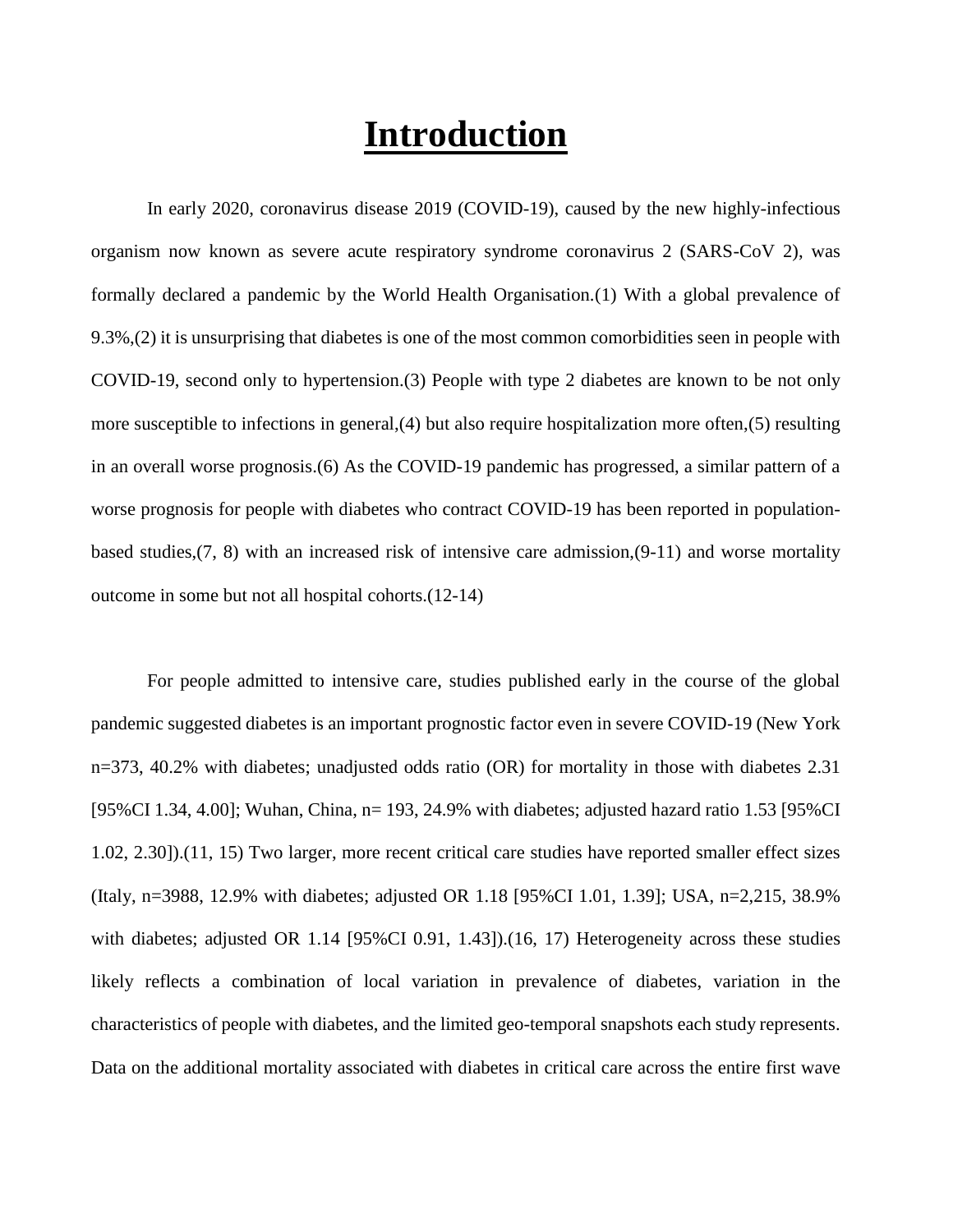of COVID-19 are lacking in these studies, and potential heterogeneity in the risk associated with diabetes by age and other clinical features has yet to be fully explored.

We aimed to establish the clinical utility of type 2 diabetes as a prognostic factor for survival in people admitted to critical care with COVID-19, using national data over the course of the entire first wave of COVID-19 from hospitals in England.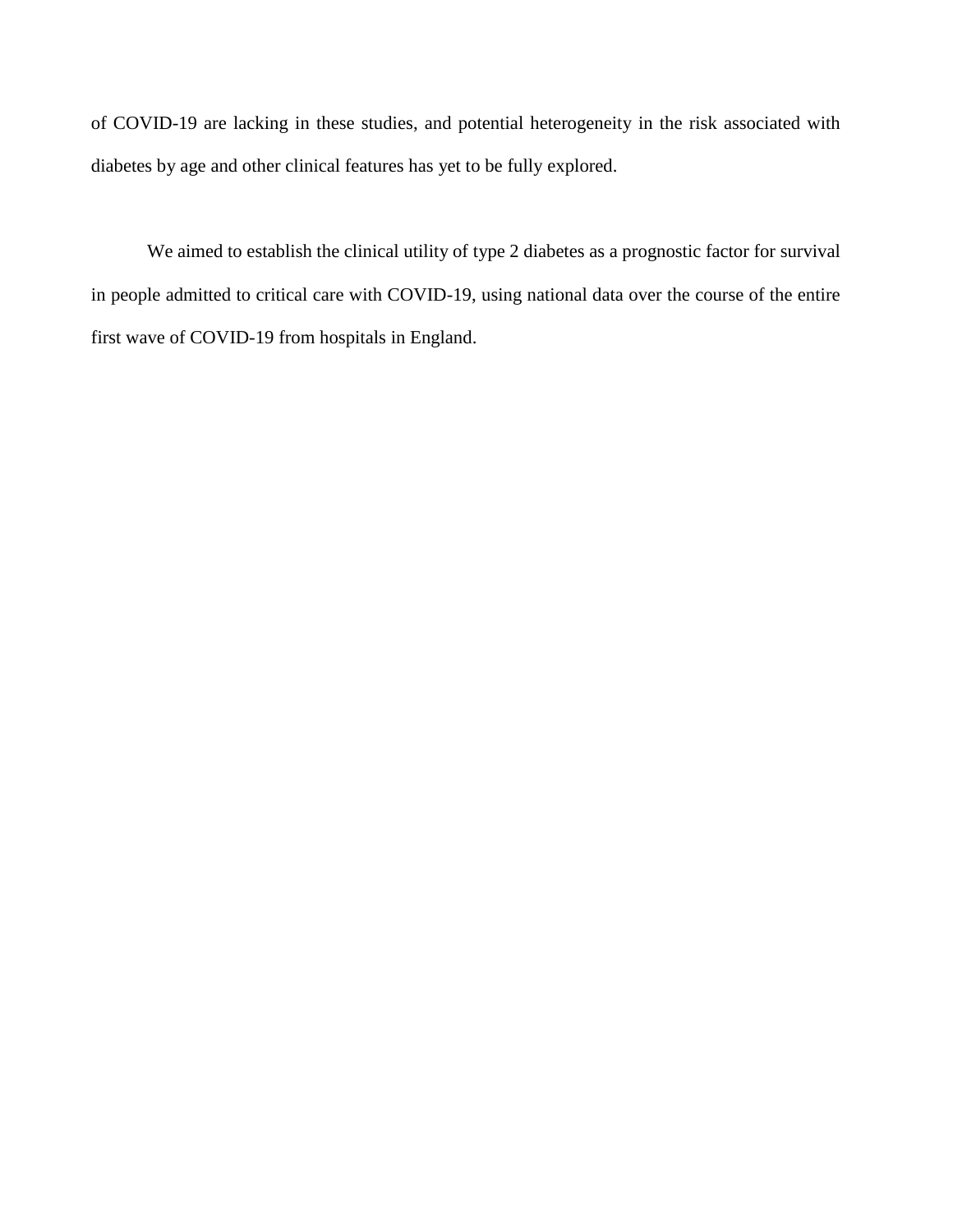### **Methods**

#### **Data Source**

Data were accessed from the COVID-19 Hospitalisation in England Surveillance System (CHESS), established by Public Health England.(18) Reporting to CHESS is daily via web tool and is mandatory for hospitals in England. The data specification comprises epidemiological information for people with proven or a high likelihood of COVID-19 requiring hospitalisation and high dependency unit (HDU) or intensive care unit (ICU) management, including demographics, comorbidities including diabetes and obesity, and outcome. Confirmation of infection was by reverse transcriptase polymerase chain reaction (PCR) of nasopharyngeal and/or oropharyngeal swabs as it was the only available method during the study period. National testing policy changed throughout the study period, however, all people with a suspicion of COVID-19 and who were admitted to hospital were tested,(19) and people were potentially re-tested multiple times if the initial results were negative but clinical suspicion remained high. At the time of data extraction (27th July, 2020), data on 23,935 cases across 108 hospitals had been submitted to CHESS.

#### **Study population**

#### *Inclusion and Exclusion Criteria*

The study population comprised people in CHESS aged 18-99 inclusive who required HDU or ICU admission with confirmed or clinically diagnosed COVID-19 (91.4% were PCR swab positive result at some point in their admission) from 1<sup>st</sup> March 2020 to 27th July 2020 inclusive, and were not pregnant (n=22,082). Pregnancy is associated with altered metabolic physiology; due to the limited information about this group, an a priori decision was made to exclude them from the analysis.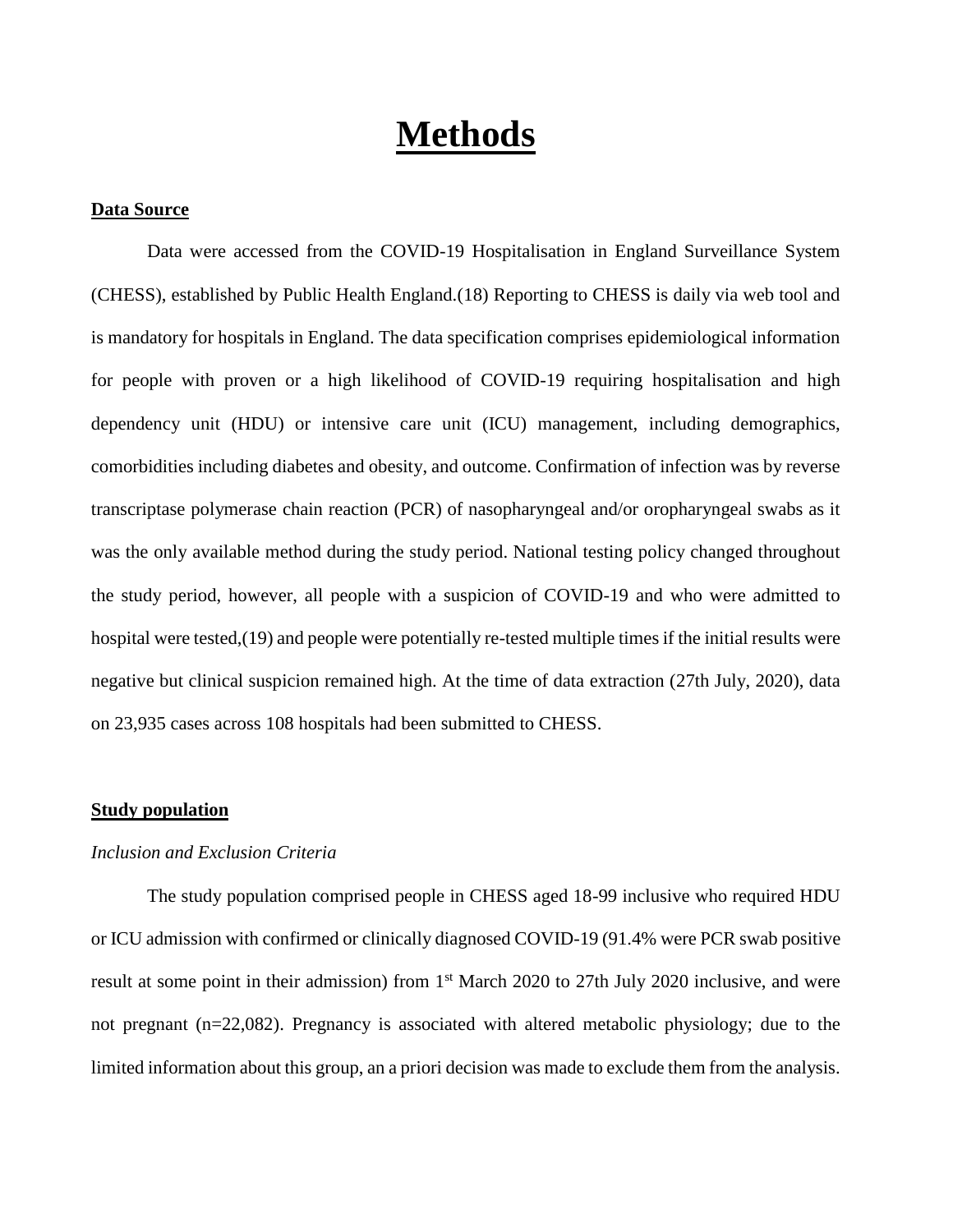#### *Cohorts*

The primary cohort for analysis was all patients admitted to either HDU or ICU at any point during the study period (HDU/ICU cohort*)*. We separately examined the subsets of all patients admitted to HDU but not ICU during the study period (HDU cohort), and all patients admitted to ICU during the study period (ICU cohort). People with type 1 diabetes were excluded from these primary cohorts and are analysed separately.

#### **Recorded clinical features**

Available clinical features comprised demographic characteristics (age, sex, ethnicity), obesity status, and comorbidities, as defined in the CHESS data specification,(18) recorded during critical care admission. We grouped ethnicity into major UK ethnic census groups: white, black, Asian, mixed, other, or not recorded. We defined obesity as non-obese (BMI<30), obese (BMI≥30), or not recorded, as derived from recorded BMI category (coded in CHESS as <18.5, 18.5-24.9, 25- 29.9, 30-39.9, >39.9, No, Missing or Unknown) where available or recorded clinical obesity (coded as No, Borderline, Yes, Missing or Unknown) if BMI was not available. Coded comorbidities were diabetes (separated by type 1 and 2), chronic respiratory disease; asthma requiring medication; chronic/congenital heart disease; hypertension; immunosuppression (due to disease or treatment); chronic neurological disease; chronic renal disease; and chronic liver disease, all coded as No, Yes, Missing or Unknown.

#### *Missing Data*

We found variation in reporting of information on comorbidity at hospital level, with a limited number of hospitals reporting very little information on comorbidity. For our primary analysis we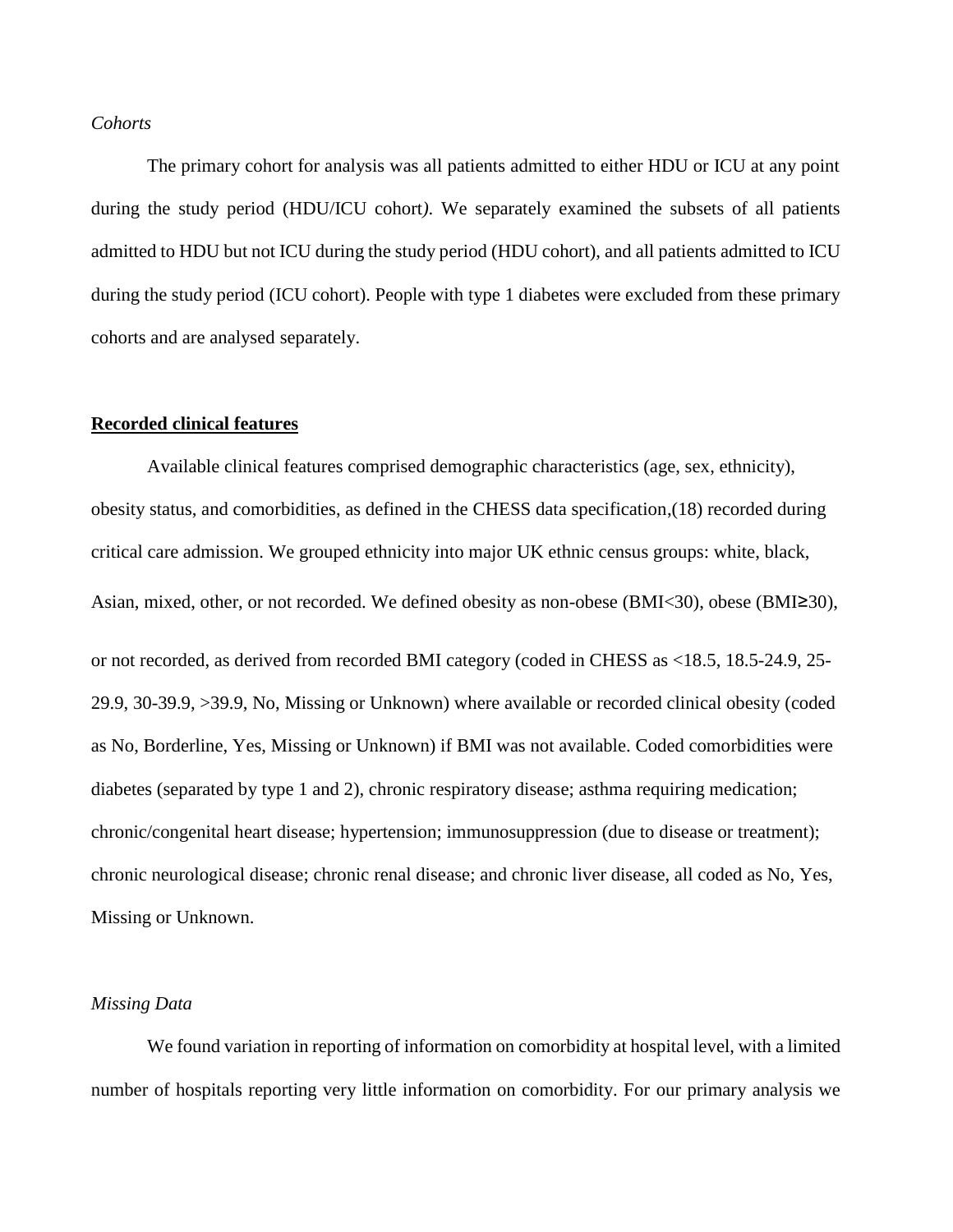excluded all patients from 15 hospitals where comorbidity recording was missing for over 50% of people (n=2,151; sFlowchart 1). After filtering the CHESS cohort by missingness, we defined binary variables for each comorbidity (Yes versus No/Missing/Unknown), assuming that, in this mostly complete subset, missing or unknown coded data represented the absence of that condition. We tested the validity of this assumption in the sensitivity analysis described later.

#### **Outcome**

The outcome was in-hospital all-cause mortality. People were followed up from admission to hospital until the earliest of: death, hospital transfer, date of last follow-up in CHESS, or a length of stay of 30 days. To account for discharge from hospital as a competing risk, people who were discharged were assumed no longer at risk of death and so were not censored at the day of discharge and instead had their follow-up time set to 30 days.(12)

#### **Statistical Analysis**

#### *Primary analysis*

Recorded clinical features were described, overall and by recorded type 2 diabetes status. We estimated the risk of 30-day mortality for each cohort by type 2 diabetes status using survival analysis with days at risk as the timescale. 30-day mortality covered 98% of the deaths observed over the maximum cohort follow-up. Kaplan-Meier survival functions and Cox proportional hazards models were used to evaluate the association between type 2 diabetes and mortality, with proportional hazards assumptions tested through examination of the schoenfeld residuals. All models included type 2 diabetes status, and were sequentially increased in complexity with adjustment firstly for age (with exploration of age as linear, category, and as a 3-knot non-linear restricted cubic spline), before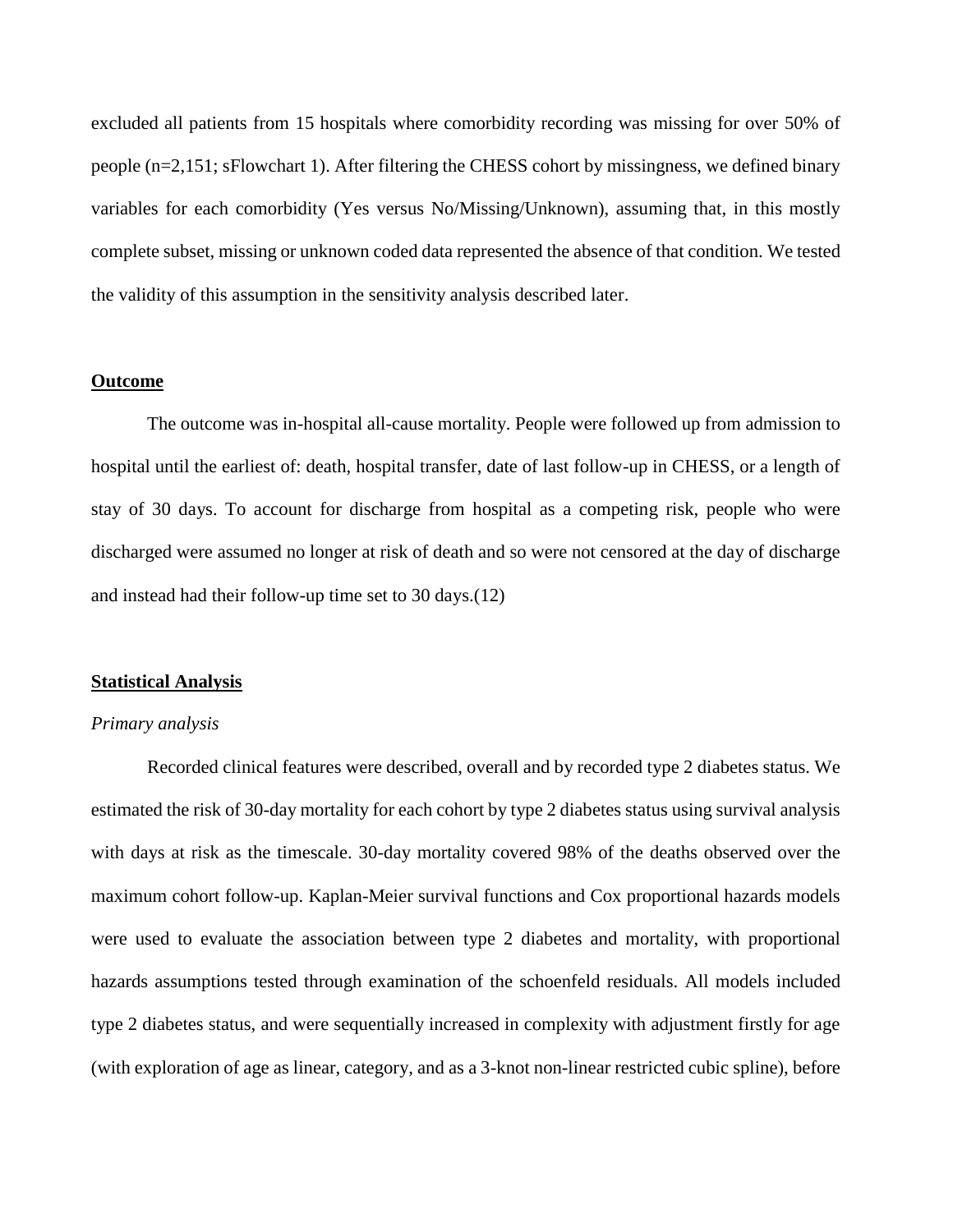adding sex, ethnicity, obesity, and comorbidities. The primary, fully adjusted, model comprised all these features. For the ICU cohort, we started follow up on the date of ICU admission, and adjusted for days from hospitalisation to ICU admission.

#### *Subgroup analysis*

Analysis of the primary outcome for the HDU/ICU cohort was repeated in subgroups defined by major clinical characteristics; age (18-49, 50-64, 65+), sex, ethnicity, by the presence or absence of obesity, and by the presence or absence of at least one other comorbidity. To explore temporal trends, subgroups were defined by calendar month of hospital admission (March, April, May-July, 2020).

#### *Sensitivity analysis*

To explore the sensitivity to the decision to filter patients by degree of missing comorbidity data at hospital level, we described recorded characteristics of patients in included and excluded hospitals, and assessed whether the mortality associated with type 2 diabetes differed in included and excluded hospitals. To explore sensitivity of our findings to potential temporal changes in mortality over the study period, calendar week of hospital admission was included as an additional linear continuous covariate in multivariable analysis.

We conducted a propensity score matched analysis to evaluate whether the presence of type 2 diabetes increased the risk of death compared with people with the same clinical characteristics but without type 2 diabetes. The full set of recorded clinical features previously described were considered potential confounders and used for matching. Missing information for ethnicity and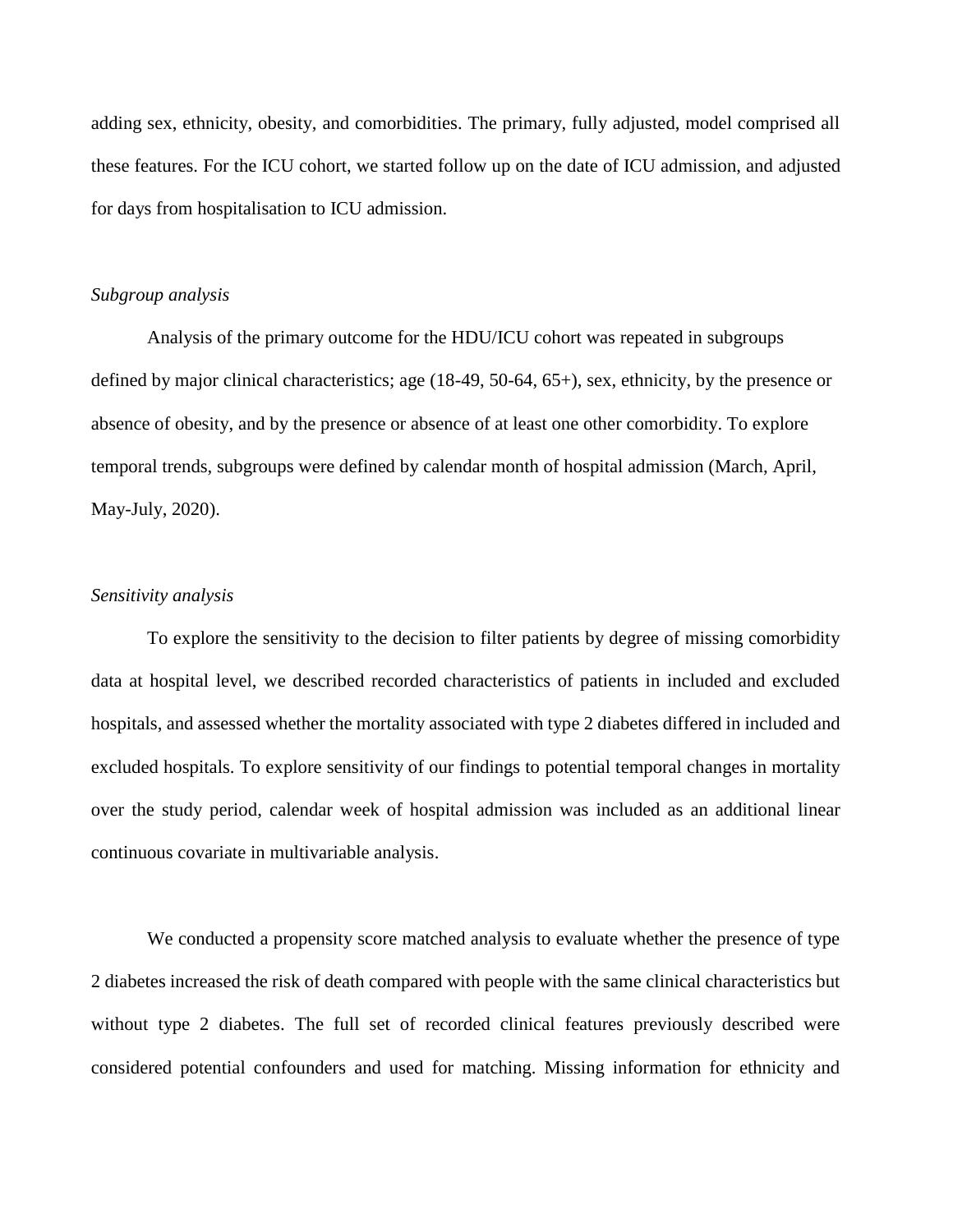obesity were coded as missing categories, providing a full patient set.(20) Pairs were matched without replacement on the logit of the propensity score, and a caliper size of 0.05 was applied for all matched pairs. Separate propensity-score models were fitted for each cohort. Cox proportional models were stratified by matched set to account for the matched nature of the propensity score defined cohorts.

We repeated the primary analysis with the following changes to formally assess the impact of the assumptions made: 1) excluding transferred patients and patients who remained in hospital; 2) including only patients with PCR swab positive results during admission; 3) including only hospitals with at least 75% complete comorbidity data; 4) including all patients in all hospitals and assuming Missing/Unknown represented the absence of a comorbidity; 5) extending the Cox proportional hazards model to incorporate hospital level random effects to account for within-hospital homogeneity in outcomes (frailty model with a random effect per hospital trust);(21) 6) to check the validity of our approach by accounting for discharge as a competing risk we used a Fine & Gray model.

#### *Evaluation of missing data*

To evaluate the appropriateness of equating diabetes status coded as missing in CHESS to the absence of diabetes, we used multiple imputation by chain equations (5 imputations) to fill missing values for diabetes status and all other missing values for ethnicity, obesity, and other comorbidities. This approach assumes missing values are missing at random.(22) We then repeated the full multivariable analysis for each cohort using the imputation model, to determine whether this model gave different results to our primary analysis.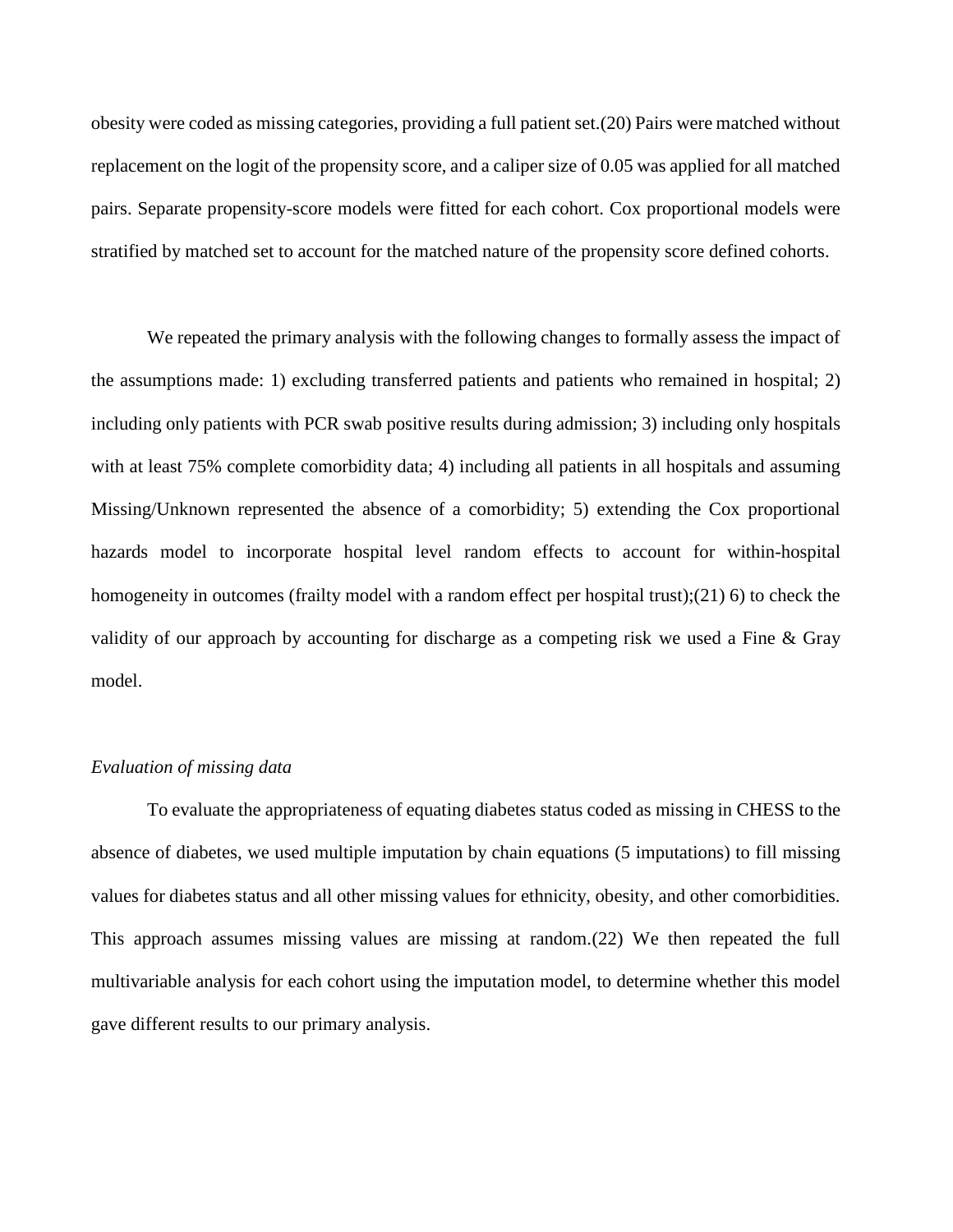#### *COVID-19 mortality risk in people with Type 1 diabetes*

Mortality in people with recorded type 1 diabetes was compared to people with type 2 diabetes using adjusted Cox regression, as described above. A propensity matched analysis was also utilised, as previously described, to compare the mortality risk for people with type 1 diabetes to similar patients without type 1 diabetes. Analyses was limited to the combined HDU/ICU cohort due to sample size.

#### **Computational Resources**

Analyses were conducted with R (version 3.6.2),(25) including use of the packages survival, rms, coxme, paf, mlr3, mlr3tuning, mlr3proba, xgboost, and mice.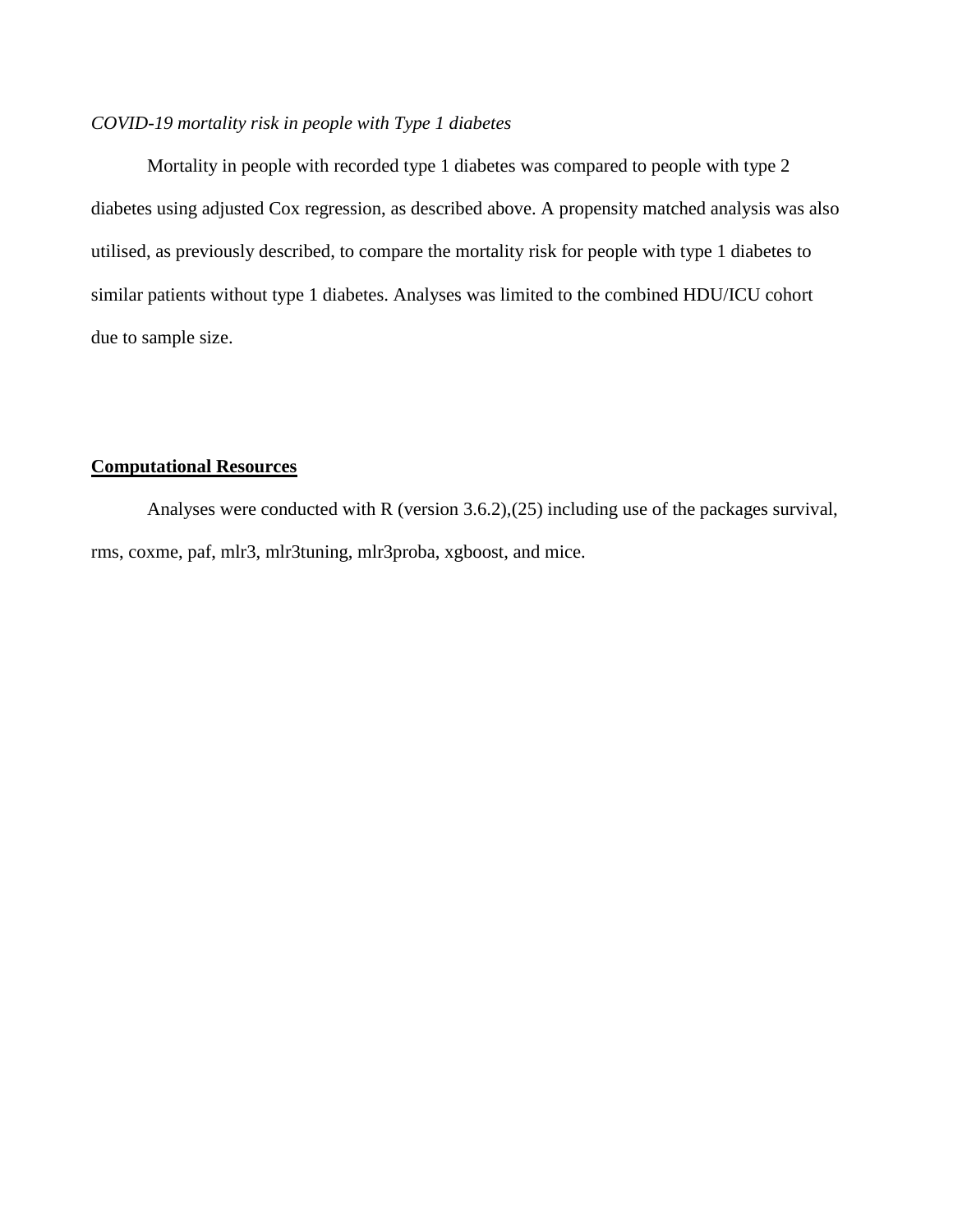### **Results**

#### **Clinical characteristics**

19,256 patients were included in the primary cohort admitted to HDU (n=13,809) or ICU (n=5,447) [sFlowchart 1 and sTable 1]. Mean age was 67, 60.1% of patients were male, 27.0% of patients were of non-white ethnicity, and 18.3% had type 2 diabetes. sTable 1 shows the overall characteristics of patients in the separate HDU and ICU cohorts. ICU patients were younger, and more commonly male and of non-white ethnicity (mean age 58, 70.6% male, 37.1% non-white) than HDU only admitted patients (mean age 70, 55.9% male, 23.1% non-white).

In the primary HDU/ICU cohort, people with type 2 diabetes (n=3,524, 18.3%) were of similar age to those without type 2 diabetes (mean 67 verses 66), and were more commonly recorded as being of non-white ethnicity (41.5% versus 23.5%) and obese (45.1% versus 31.4%) (Table 1). All comorbidities were more common in people with type 2 diabetes.

#### **Type 2 diabetes is an independent prognostic factor for mortality in severe COVID-19**

5,077 (26.4%) patients in the primary HDU/ICU cohort died within the 30-day study period. Mean follow-up was 21.2 (SD 10.9) days in people with type 2 diabetes and 21.2 (SD 19.4) days in those without.

Risk of mortality was consistently higher in people with type 2 diabetes in all analyses performed. The overall unadjusted cumulative incidence of 30-day mortality was higher in people with diabetes (34.7% [95%CI 33.1, 36.3]) than without diabetes (25.5% [95%CI 24.8, 26.2]) (Figure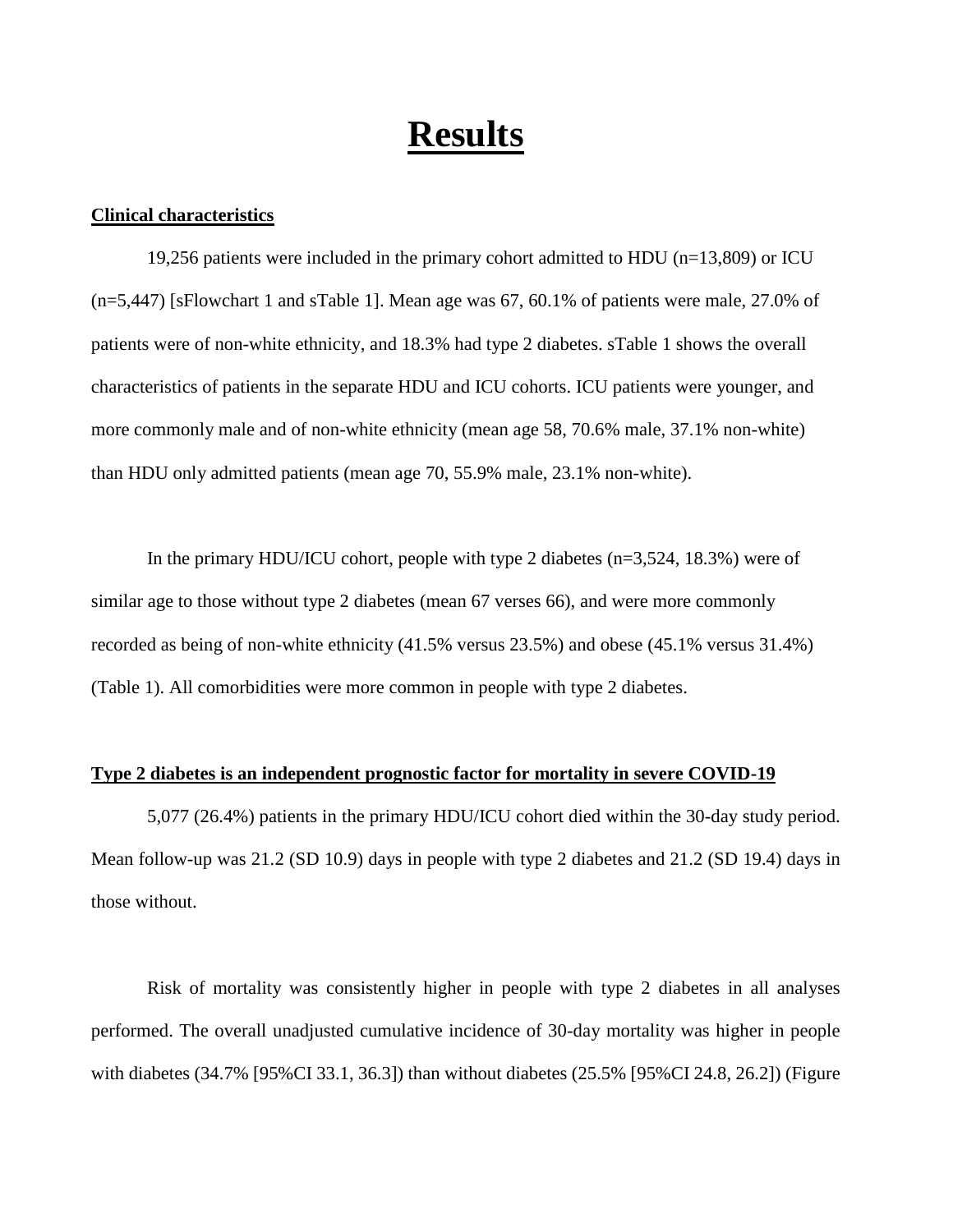1). Mortality did not differ between people with diabetes recorded as missing/unknown diabetes status and those recorded as no diabetes (sFigure 1), supporting the assumption that missing coding represents the absence of diabetes. Unadjusted and adjusted hazard ratios showed higher mortality risk in people with diabetes, with a 23% increase in mortality risk observed in the fully adjusted model (Table 2). Full multivariable model outputs are provided in sTable 2. A 23% increase in mortality risk for diabetes was also observed in the propensity score matched analysis (Table 2).

The mortality increase in people with type 2 diabetes was consistent in HDU cohort (type 2 diabetes 30-day mortality 29.2% [95%CI 27.2, 31.1] versus 22.4% [95%CI 21.6, 23.2] without) and ICU cohort (30-day mortality 45.2% [42.4, 47.9] versus 36.3% [34.7, 37.8]) (sFigure 2, Table 2).

The mortality risk for type 1 diabetes  $(n=203)$  was similar to that observed for type 2 diabetes (adjusted hazard ratio (aHR) 0.98 [95%CI 0.75, 1.28], p=0.89), and in propensity score matched analysis the hazard ratio for type 1 diabetes was similar to that observed for matched controls without diabetes (aHR 1.25 [95%CI 0.86, 1.84], p=0.25) (sTable 3).

### **Subgroup analysis suggests lower excess mortality risk associated with type 2 diabetes at older ages and in males compared to females**

Results of subgroup analyses for the primary outcome are shown in Figure 2. The association between type 2 diabetes and mortality was attenuated by age at hospital admission (age 18-49 aHR 1.50 [95%CI 1.05;2.15]); age 50-64 aHR 1.29 [95%CI 1.10;1.51]; age 65 or greater aHR 1.18 [95%CI 1.09;1.29], *p*=0.002 for age category:type 2 diabetes interaction), and there was a numerically lower excess mortality risk in males (aHR 1.15 [95%CI 1.05, 1.26]) than females (aHR 1.36 [95%CI 1.20,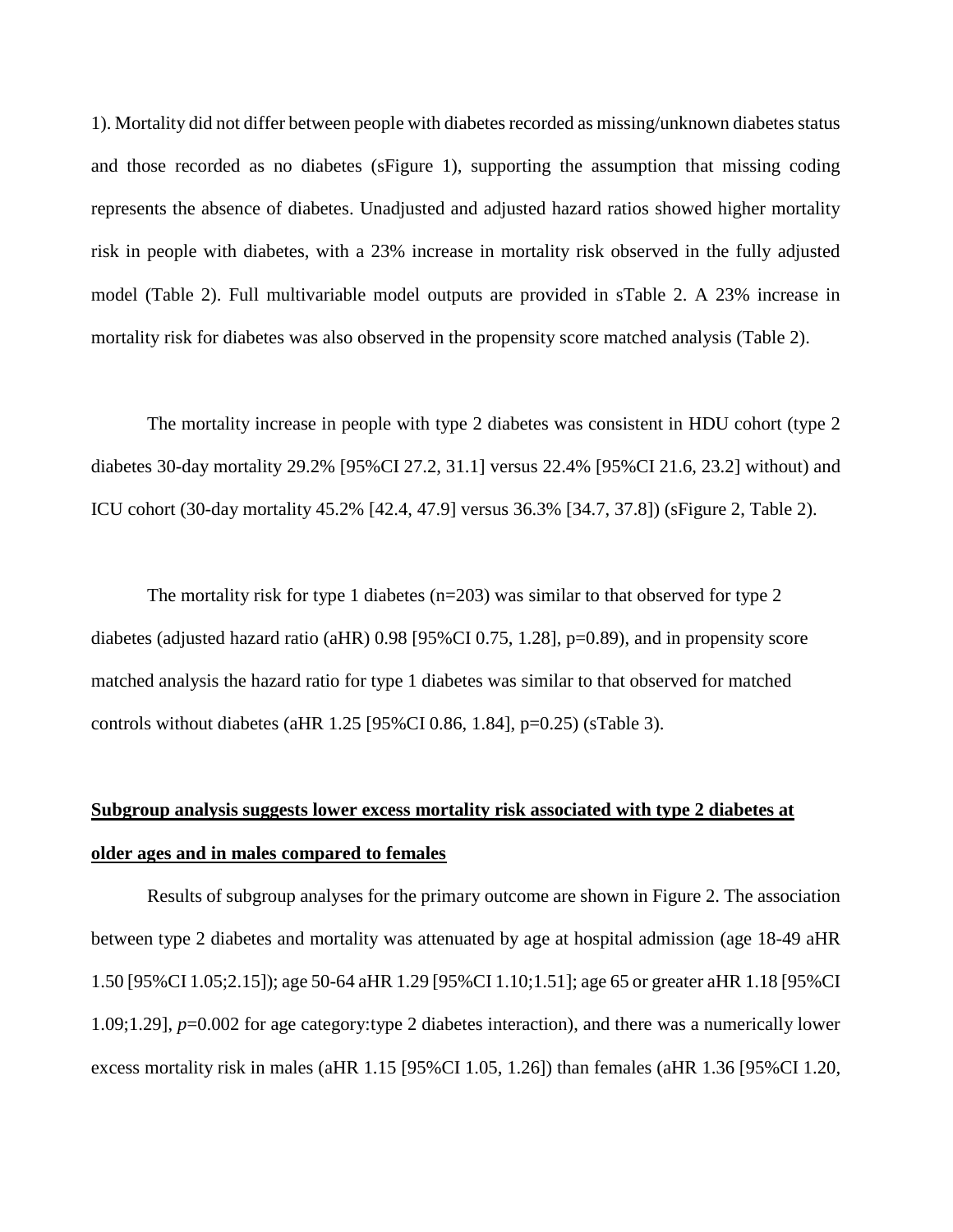1.54], p=0.06 for sex:diabetes interaction). There was no evidence of a difference in the mortality associated with type 2 diabetes in subgroups defined by ethnicity ( $p=0.08$ ), obesity ( $p=0.28$ ), or by the presence or absence of other recorded comorbidity (p=0.41). There was no evidence of a temporal trend in the mortality associated with type 2 diabetes by calendar month (HR range 1.13-1.34 over March-July, sTable 3), or with adjustment for calendar week of hospital admission as an additional covariate (aHR for diabetes in the primary HDU/ICU cohort 1.21 [95%CI 1.13, 1.31], sTable 3).

#### **Sensitivity and multiple imputation analysis were consistent with the primary analysis**

Results were consistent in all sensitivity analysis (sTable 3), including inclusion of only patients with a positive PCR swab result during admission, repeating the primary analysis with hospital added as a random effect, in the multiple imputation model, and, despite differences in clinical characteristics (sTable 4), including patients from all hospitals currently reporting to CHESS irrespective of completeness of comorbidity coding.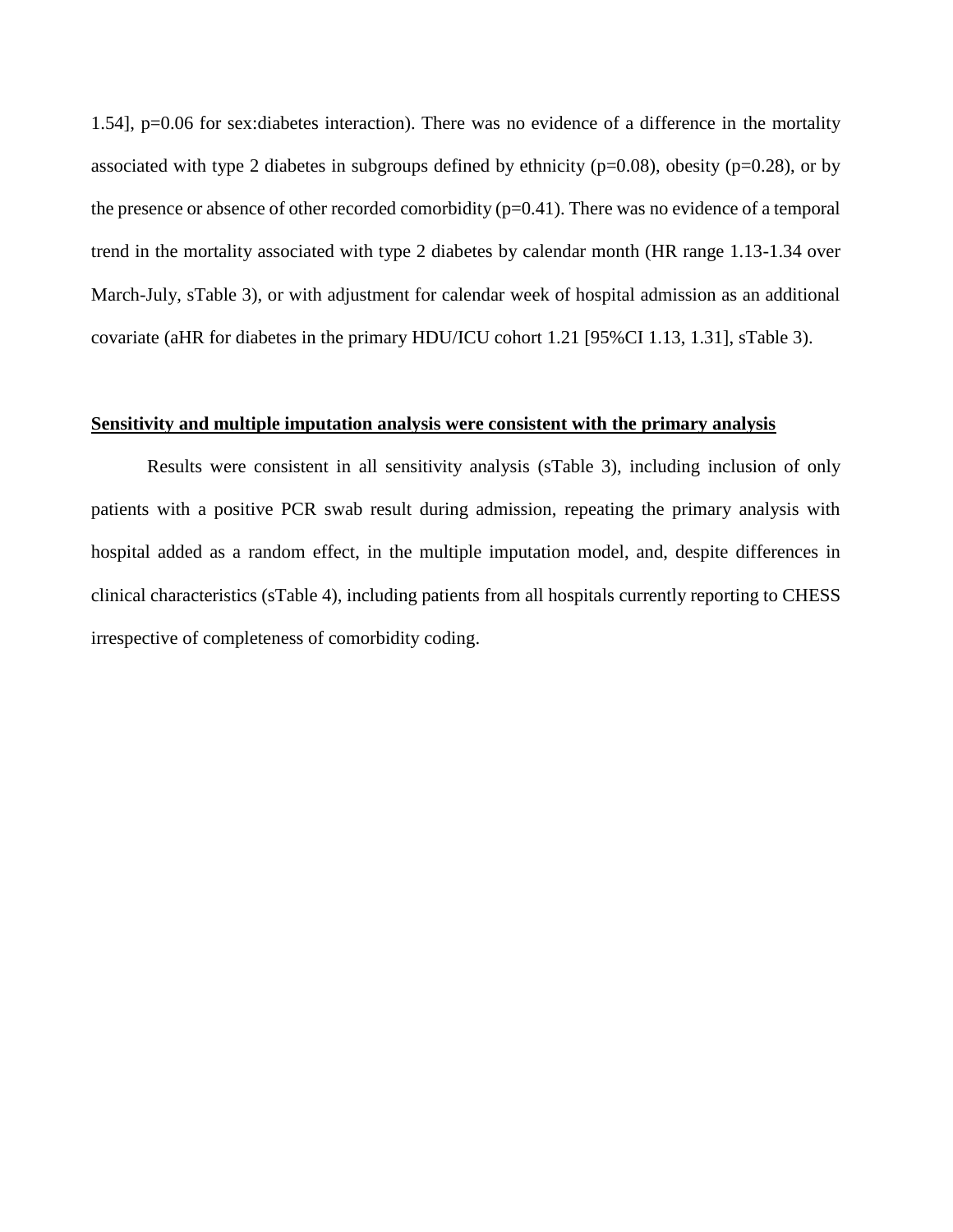### **Discussion**

Our analysis of over 19,000 patients admitted to critical care over the entire first wave of COVID-19 in England demonstrates that type 2 diabetes is associated with around a 20% increase in mortality risk in people with severe COVID-19, independent of age, sex, ethnicity, obesity, and other major comorbidity. Risk is similar in both the HDU and ICU cohorts, despite the fact that in England these groups differed markedly with those admitted to ICU being younger, more commonly male, and more commonly of non-white ethnicity. Additional mortality risk appears similar in type 1 diabetes compared to type 2 diabetes in this setting.

Our national-level study provides evidence for a relatively small, but significant effect of diabetes on mortality risk in one of the largest samples of COVID-19 associated critical care admissions to date. The association between diabetes and COVID-19 mortality we observed is substantially smaller than those reported in studies conducted early in the pandemic.(11, 15) Notably, we extend previous contributions by evaluating both HDU and ICU admissions, which we demonstrate to be very different populations in terms of clinical characteristics. In England these differences between HDU and ICU populations likely result from individualised care strategies based on the patient's best interests (which one UK-based centre implemented for 61% of 429 consecutive admissions),(26) rather than sustained saturation of intensive care units for which there was limited evidence.(27)

Given the large sample available, we were able to evaluate heterogeneity in mortality risk across subgroups defined by clinical features, and demonstrate that, in relative terms, the additional mortality risk associated with type 2 diabetes attenuates markedly in older people. In contrast to age,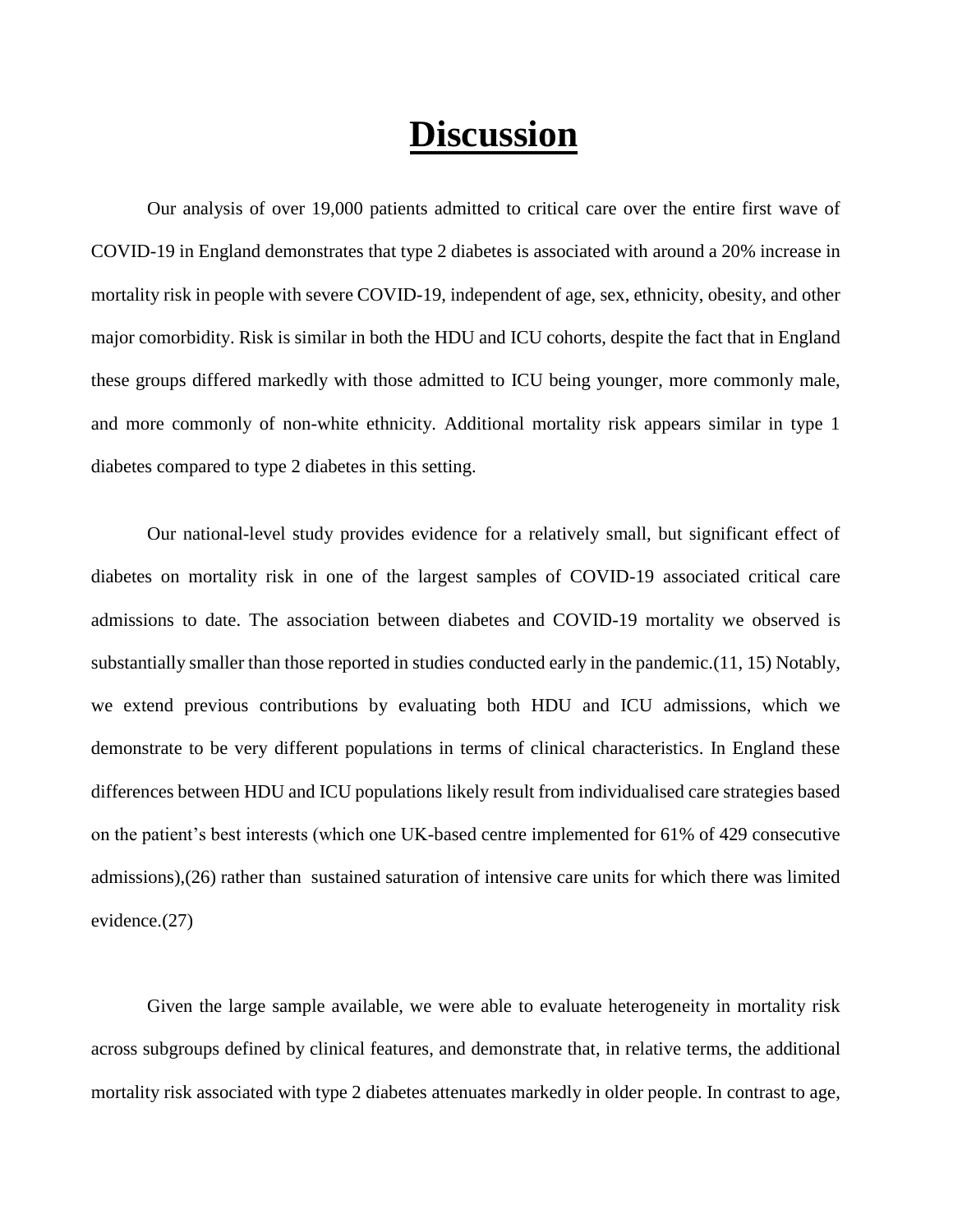we found no evidence of heterogeneity in the mortality risk associated with diabetes in subgroups defined by the presence or absence of obesity, comorbidity, and ethnicity. There was weak evidence of heterogeneity by sex, with a numerically higher excess risk associated with diabetes in females than males ( $p=0.06$ ), which may warrant future investigation. Importantly, we demonstrate a consistent strength of association between type 2 diabetes and mortality accounting for time trends in in-hospital mortality, and accounting for geographical clustering of hospitals, which is notable as recent studies have demonstrated substantial variation in COVID-19 specific critical care outcomes between institutions,(28) as well as a marked reduction in critical care mortality over the course of the pandemic.(29)

Although direct evaluation of patient characteristics other than diabetes was not the focus of this study, the validity of our results is bolstered by demographic congruence with COVID-19 data from the UK's Intensive Care National Audit and Research Centre (ICNARC),(30) where diabetes status is not available. Notably, both studies found similar effects for males (i.e. no difference), and people of Asian ethnicity (i.e. increased risk) in critical care settings (sTable 2). The exception is that we did not find an association between obesity and mortality, in contrast to ICNARC which reported an association of small magnitude for BMI, but without adjustment for diabetes or hyperglycaemia.

Previous studies of other viral respiratory infections suggest findings of population-level studies should be extrapolated to the critical care setting with caution. For influenza, national surveys suggested increased influenza-specific mortality in people with diabetes,(31) however, large multistate European studies of ICU admissions for influenza showed no difference in mortality by diabetes status.(32) Our results, contrasted with the numerically much greater associations for diabetes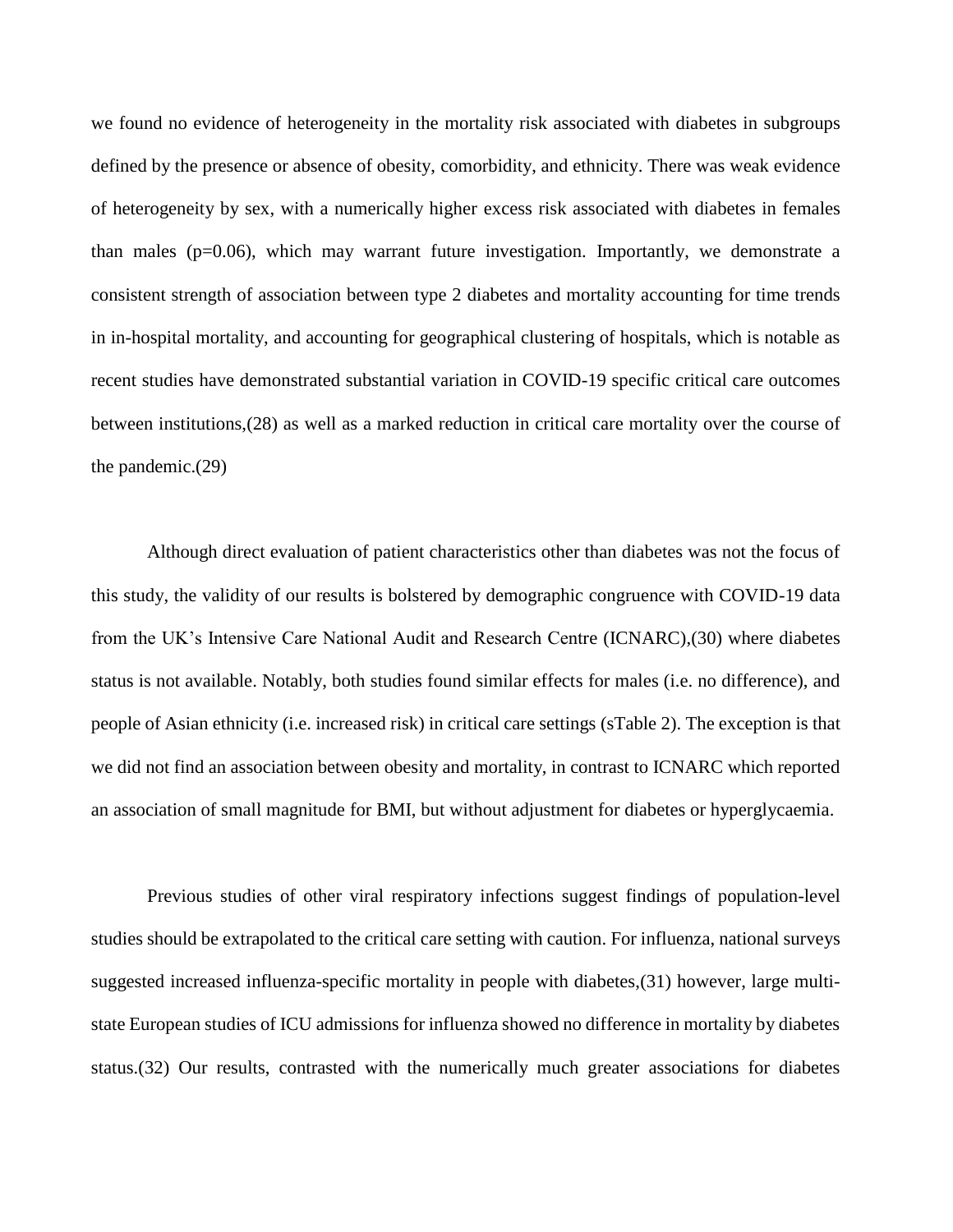reported in UK population based studies of COVID-19 mortality mirror this pattern of substantially reduced effect size.(7, 8) Such setting-specific differences likely reflect different frames of reference, wherein each study is capturing a different portion of a complicated pathway including the risk of being infected, then accessing services, subsequently being admitted, hospital treatments, and finally, dying in hospital.

To our knowledge, CHESS is currently the largest critical care database of people with COVID-19 and coded diabetes status, providing near complete capture of severe COVID-19 cases across England during the first wave of the pandemic.(18) Our use of a methodologically robust modelling framework, with adjustment for potential confounders and multiple sensitivity analyses to evaluate the potential influence of missing data, lends additional credibility to our mortality estimates. Despite this, we cannot rule out unmeasured confounding as an explanation of our findings. Any interpretation of our results should be bounded by the knowledge that in the primary analysis we adjusted for variables along the causal pathway (e.g. cardiovascular comorbidities), which precludes any claim that associations relate to the causal role of type 2 diabetes in COVID-19 mortality.(33) However, the consistent size of association for type 2 diabetes observed across models with sequential adjustment of clinical features supports the interpretation that type 2 diabetes is an important prognostic factor for critical care patients.

A limitation of the CHESS critical care dataset is the lack of validated case definitions for recorded comorbidities, and it is possible misclassification of diabetes status may have attenuated the mortality risk estimates observed in this study. A further important limitation is that the lack of standardised measurement of height and weight meant we had to adjust risk models for obesity status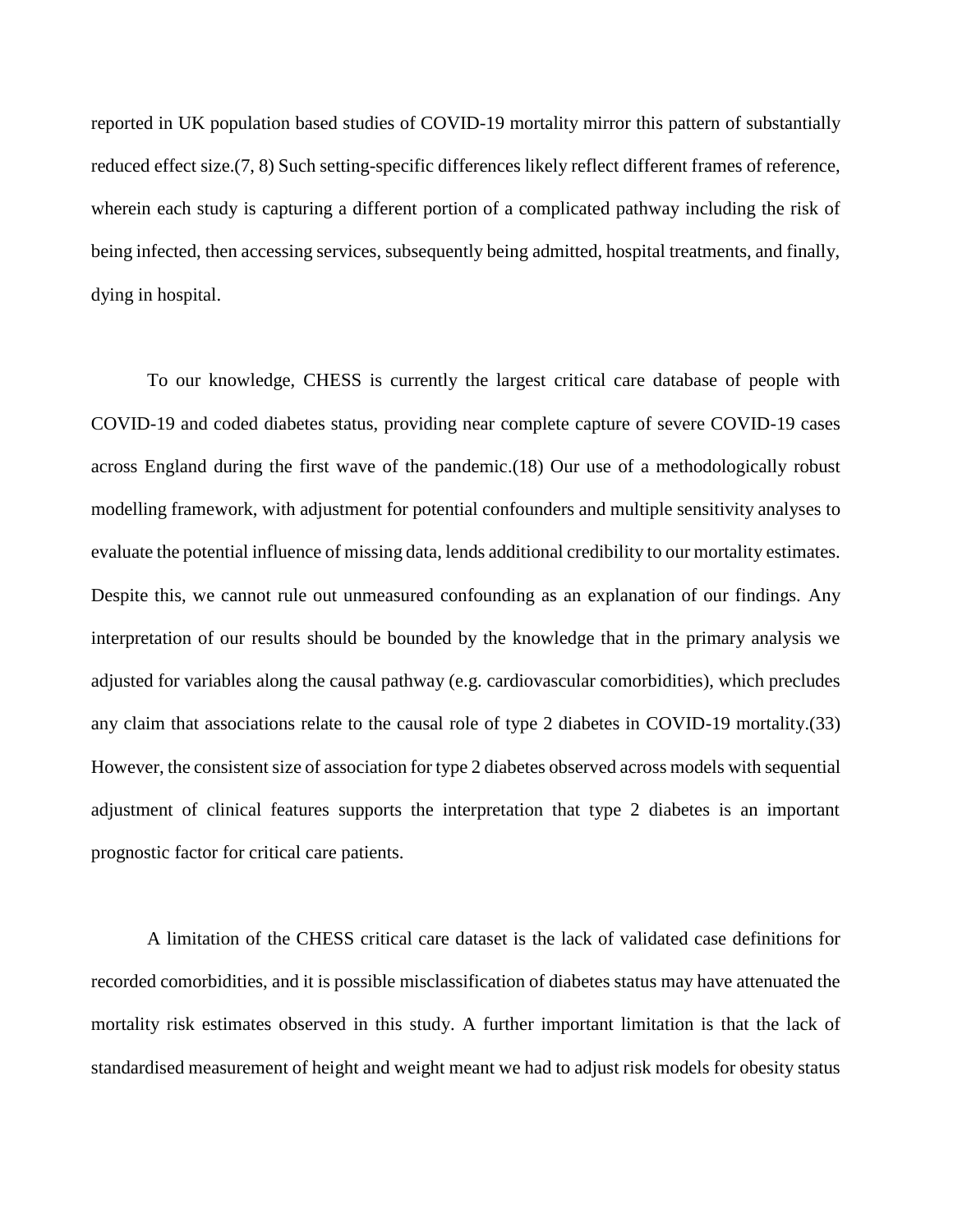(BMI categorised  $\langle \rangle > 30 \text{ kg/m}^2$ ), rather than with more granular categorisation of BMI. A recent study of 6916 US patients diagnosed with COVID-19 suggest an independent J-shaped association between BMI category and mortality, with patients of BMI <18.5 kg/m<sup>2</sup> and  $\geq 40$  kg/m<sup>2</sup> at higher risk of mortality compared with those of normal BMI  $(18.5{\text -}24 \text{ kg/m}^2)$ ,  $(34)$  and an analysis of 1687 hospitalised adults in New York observed a similar J-shaped pattern between BMI and mortality, although with overweight patients at lowest risk.(35) These analyses raise the possibility of residual confounding, due to the limited recording of BMI in CHESS, being a potential explanation of our findings. We lacked data to assess the impact of potentially modifiable diabetes specific risk factors in particular hyperglycaemia prior to, at, or during, hospital admission,(7, 14, 36-39) as well as possible modulatory effects of specific anti-hyperglycaemic medications.,(40-42) Clinical information on duration of diabetes and the presence of diabetes complications were similarly not available. Robustly evaluating the added value of such potential diabetes-specific prognostic factors is an important area for ongoing,(37, 39) and future, research to inform understanding of the mechanisms by which diabetes modifies outcome in severe COVID-19,(43) to establish which risk factors are most useful to identify which people with diabetes are most vulnerable to COVID-19,(44) and to inform individualised care strategies.(40)

#### **Conclusion**

Type 2 diabetes may be an independent prognostic factor for in-hospital survival in people with severe COVID-19 admitted to a critical care setting. The additional mortality risk associated with type 2 diabetes is attenuated by age. These results can help inform in-hospital decision-making on appropriate care escalation and treatment provision for people with type 2 diabetes and severe COVID-19.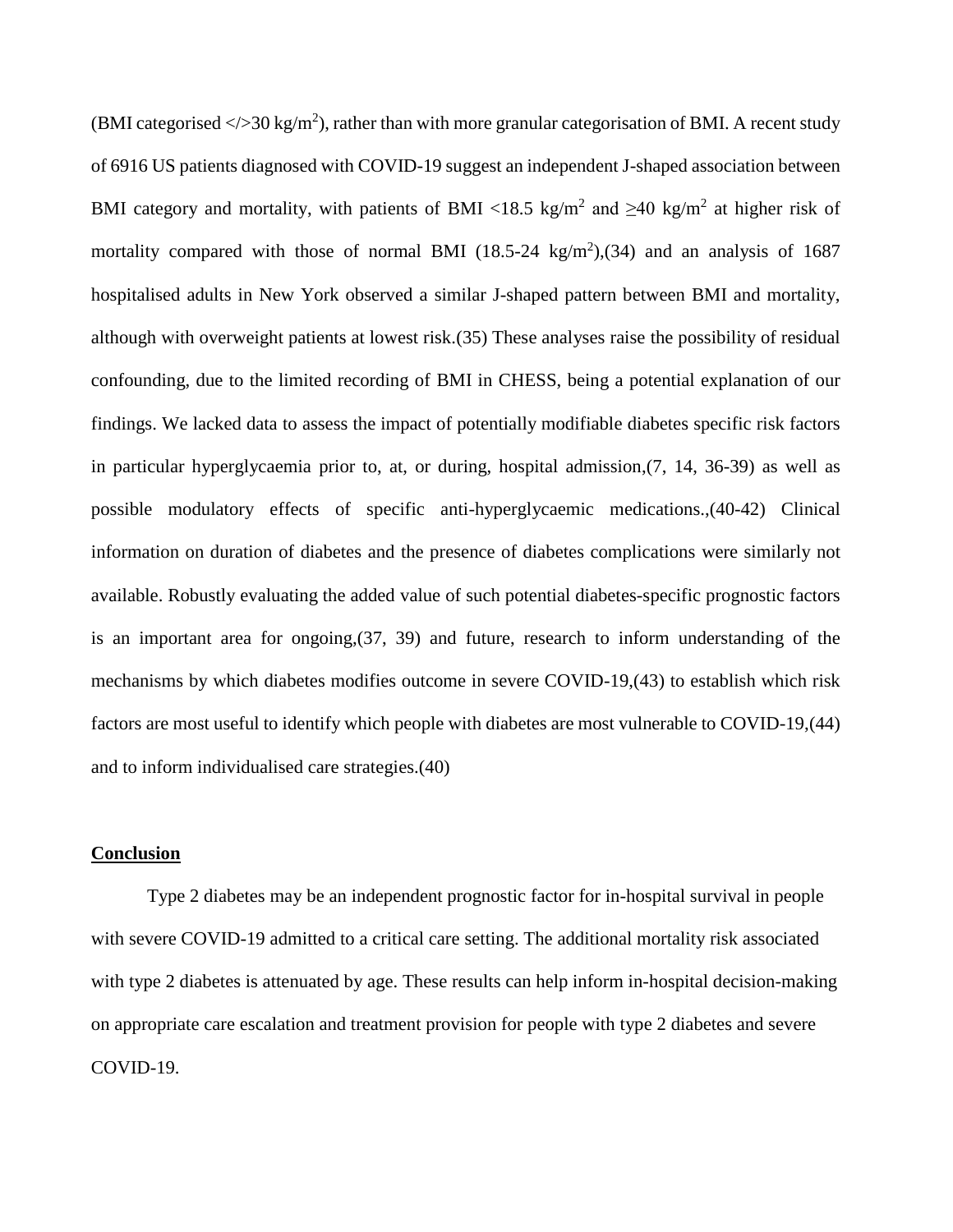**Funding:** This study was supported by Diabetes UK.

**Role of the funding source:** The funder had no role in the analysis, or reporting of results.

**Acknowledgements:** JMD is supported by an Independent Fellowship funded by Research England's Expanding Excellence in England (E3) fund. SJV, SD, and BAM are supported by The Alan Turing Institute (EPSRC grant EP/N510129/). RS receives a PhD stipend from EPRSC (EP/R513143/1). SJV is supported by the University of Warwick IAA funding. ATH is a NIHR Senior Investigator and a Wellcome Trust Senior Investigator (098395/Z/12/Z). JMD, NJT, KAP, ATH, and APM are supported by the NIHR Exeter Clinical Research Facility. We thank Public Health England for providing access to CHESS data to the Warwick Research Group and Matt Keeling for his support and establishing data access.

**Contributors:** JMD, BAM, NJT, APM, and SV designed the study. JMD and RS drafted code on dummy data. SJV adapted and extended the code and executed on CHESS. JMD, BAM, APM, and SJV drafted the article. All authors provided support for the analysis and interpretation of results, critically revised the article, and approved the final article. JMD, BAM and SJV take responsibility for the integrity of the data and the accuracy of the data analysis.

**Declaration of interest:** APM declares previous research funding from Eli Lilly and Company, Pfizer, and AstraZeneca. SJV declares funding from IQVIA. All other authors declare no competing interests.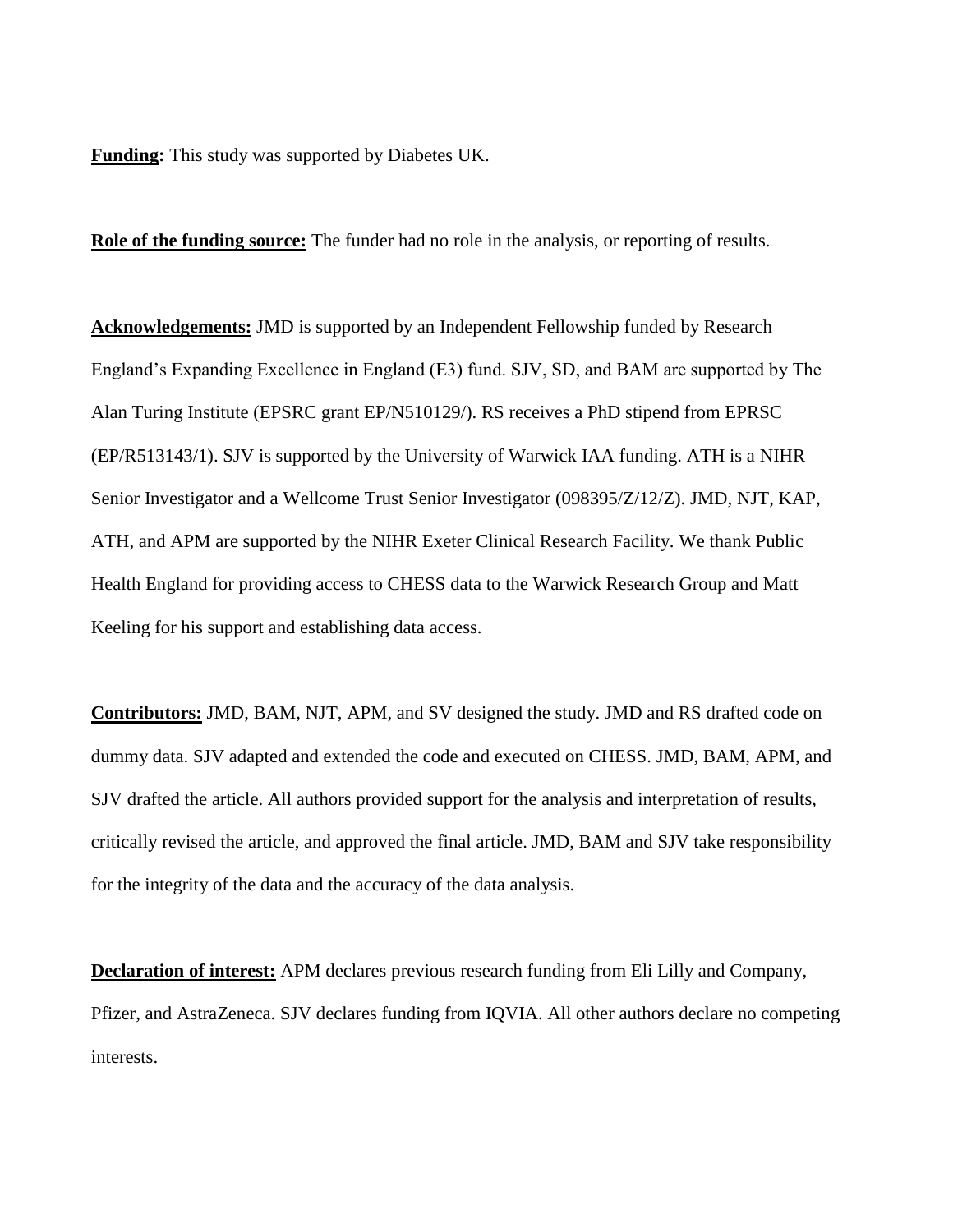**Data Sharing:** Data cannot be shared publicly as it was collected by Public Health England (PHE) as part of their statutory responsibilities, which allows them to process patient confidential data without explicit patient consent. Data utilised in this study were made available through an agreement between the University of Warwick and PHE. Individual requests for access to CHESS data are considered directly by PHE (contact via [covid19surv@phe.gov.uk\).](mailto:covid19surv@phe.gov.uk))

**Ethics and governance:** The study was reviewed and approved by the Warwick BSREC (BSREC 119/19-20) and sponsorship is being provided by University of Warwick (SOC.28/19-20).

**Guarantors:** The corresponding (BAM) and the senior author (SJV) had full access to all data and had final responsibility for the decision to submit for publication. Both guarantors affirm that manuscript is an honest, accurate, and transparent account of the study being reported; that no important aspects of the study have been omitted; and that any discrepancies from the study as planned have been explained.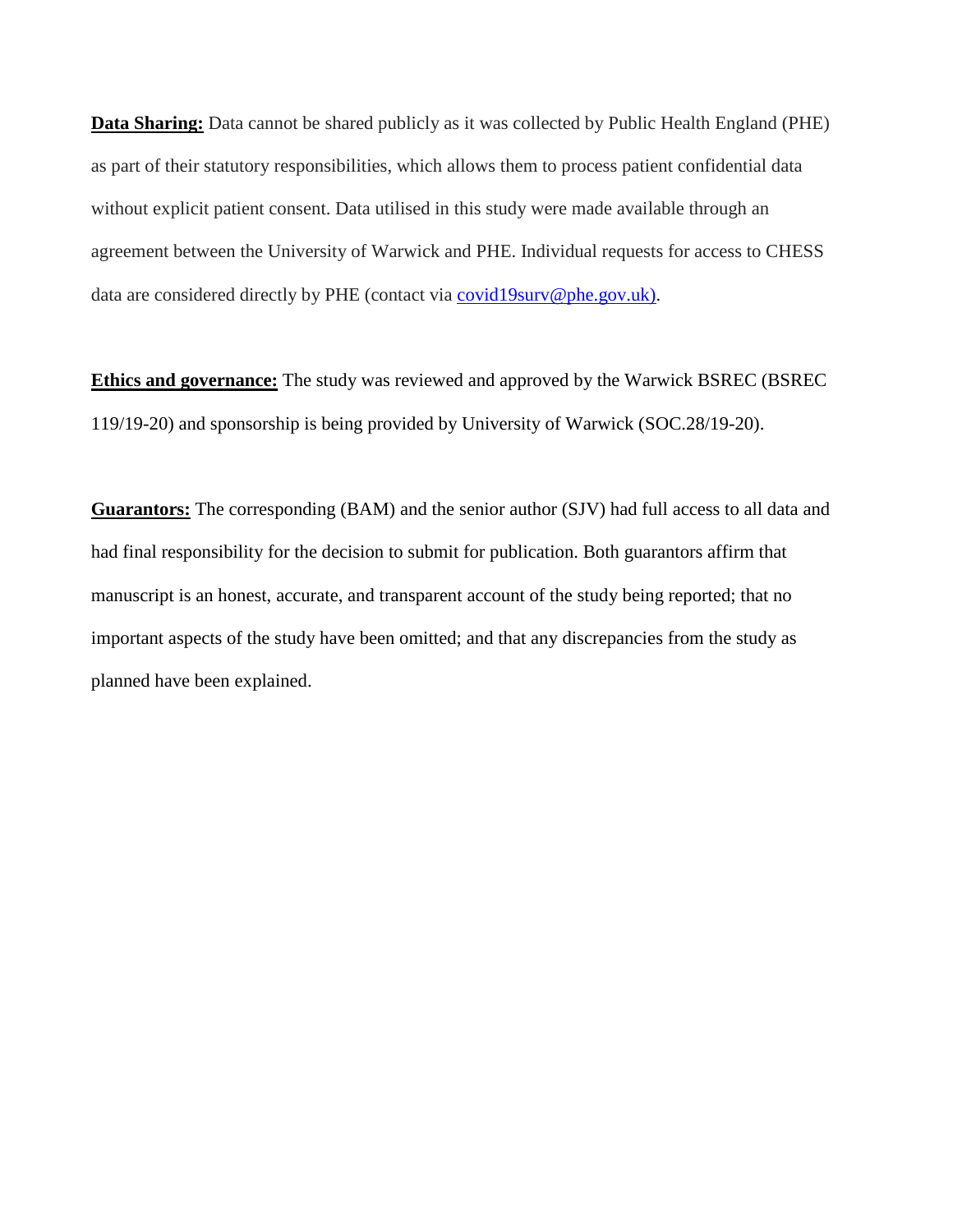## **References**

1. COVID-19 situation reports. [https://www.who.int/emergencies/diseases/novel-coronavirus-](https://www.who.int/emergencies/diseases/novel-coronavirus-2019/situation-reports)[2019/situation-reports](https://www.who.int/emergencies/diseases/novel-coronavirus-2019/situation-reports) (accessed May 20, 2020).

2. Saeedi P, Petersohn I, Salpea P, Malanda B, Karuranga S, Unwin N, et al. Global and regional diabetes prevalence estimates for 2019 and projections for 2030 and 2045: Results from the International Diabetes Federation Diabetes Atlas, 9(th) edition. Diabetes Res Clin Pract. 2019;157:107843.

3. Zhou F, Yu T, Du R, Fan G, Liu Y, Liu Z, et al. Clinical course and risk factors for mortality of adult inpatients with COVID-19 in Wuhan, China: a retrospective cohort study. Lancet (London, England). 2020;395(10229):1054-62.

4. Critchley JA, Carey IM, Harris T, DeWilde S, Hosking FJ, Cook DG. Glycemic Control and Risk of Infections Among People With Type 1 or Type 2 Diabetes in a Large Primary Care Cohort Study. Diabetes Care. 2018;41(10):2127-35.

5. Shah BR, Hux JE. Quantifying the risk of infectious diseases for people with diabetes. Diabetes Care. 2003;26(2):510-3.

6. Magliano DJ, Harding JL, Cohen K, Huxley RR, Davis WA, Shaw JE. Excess Risk of Dying From Infectious Causes in Those With Type 1 and Type 2 Diabetes. Diabetes Care. 2015;38(7):1274-80.

7. Williamson EJ, Walker AJ, Bhaskaran K, Bacon S, Bates C, Morton CE, et al. Factors associated with COVID-19-related death using OpenSAFELY. Nature. 2020;584(7821):430-6.

8. Barron E, Bakhai C, Kar P, Weaver A, Bradley D, Ismail H, et al. Associations of type 1 and type 2 diabetes with COVID-19-related mortality in England: a whole-population study. The Lancet Diabetes & Endocrinology.

9. Li B, Yang J, Zhao F, Zhi L, Wang X, Liu L, et al. Prevalence and impact of cardiovascular metabolic diseases on COVID-19 in China. Clinical research in cardiology : official journal of the German Cardiac Society. 2020;109(5):531-8.

10. Roncon L, Zuin M, Rigatelli G, Zuliani G. Diabetic patients with COVID-19 infection are at higher risk of ICU admission and poor short-term outcome. Journal of Clinical Virology. 2020;127:104354.

11. Richardson S, Hirsch JS, Narasimhan M, Crawford JM, McGinn T, Davidson KW, et al. Presenting Characteristics, Comorbidities, and Outcomes Among 5700 Patients Hospitalized With COVID-19 in the New York City Area. Jama. 2020;323(20):2052-9.

12. Docherty AB, Harrison EM, Green CA, Hardwick HE, Pius R, Norman L, et al. Features of 20 133 UK patients in hospital with covid-19 using the ISARIC WHO Clinical Characterisation Protocol: prospective observational cohort study. BMJ. 2020;369:m1985.

13. Shi Q, Zhang X, Jiang F, Zhang X, Hu N, Bimu C, et al. Clinical Characteristics and Risk Factors for Mortality of COVID-19 Patients With Diabetes in Wuhan, China: A Two-Center, Retrospective Study. Diabetes Care. 2020:dc200598.

14. Zhu L, She Z-G, Cheng X, Qin J-J, Zhang X-J, Cai J, et al. Association of Blood Glucose Control and Outcomes in Patients with COVID-19 and Pre-existing Type 2 Diabetes. Cell Metabolism. 2020;31(6):1068-77.e3.

15. Yan Y, Yang Y, Wang F, Ren H, Zhang S, Shi X, et al. Clinical characteristics and outcomes of patients with severe covid-19 with diabetes. BMJ Open Diabetes Research & Care. 2020;8(1):e001343.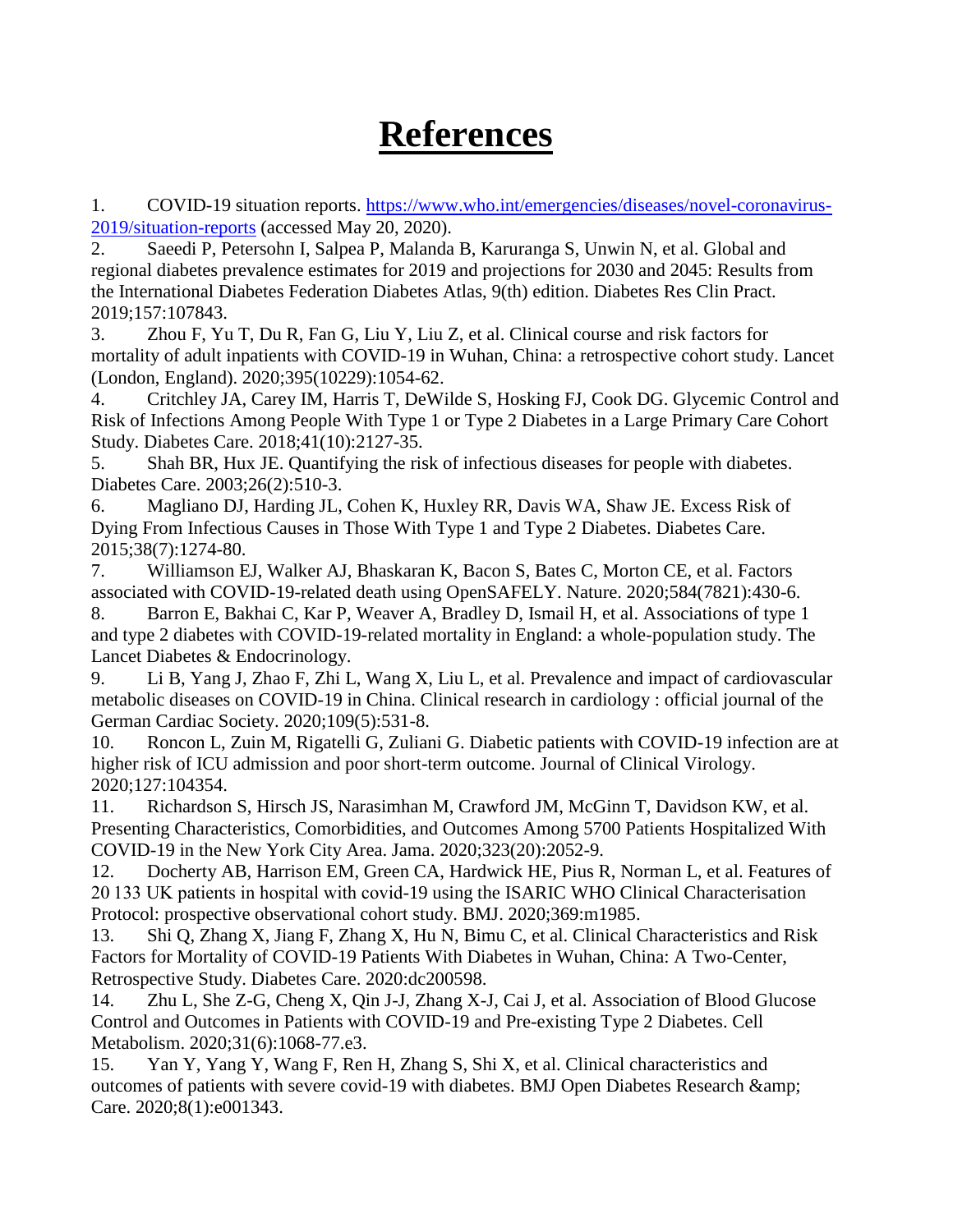16. Grasselli G, Greco M, Zanella A, Albano G, Antonelli M, Bellani G, et al. Risk Factors Associated With Mortality Among Patients With COVID-19 in Intensive Care Units in Lombardy, Italy. JAMA Internal Medicine. 2020.

17. Gupta S, Hayek SS, Wang W, Chan L, Mathews KS, Melamed ML, et al. Factors Associated With Death in Critically Ill Patients With Coronavirus Disease 2019 in the US. JAMA Internal Medicine. 2020.

18. Public\_Health\_England. COVID-19 Hospitalisation in England Surveillance System (CHESS) 2020 [Available from: [https://www.england.nhs.uk/coronavirus/wp](https://www.england.nhs.uk/coronavirus/wp-content/uploads/sites/52/2020/03/phe-letter-to-trusts-re-daily-covid-19-hospital-surveillance-11-march-2020.pdf)[content/uploads/sites/52/2020/03/phe-letter-to-trusts-re-daily-covid-19-hospital-surveillance-11](https://www.england.nhs.uk/coronavirus/wp-content/uploads/sites/52/2020/03/phe-letter-to-trusts-re-daily-covid-19-hospital-surveillance-11-march-2020.pdf) [march-2020.pdf.](https://www.england.nhs.uk/coronavirus/wp-content/uploads/sites/52/2020/03/phe-letter-to-trusts-re-daily-covid-19-hospital-surveillance-11-march-2020.pdf)

19. Public Health England. COVID-19: investigation and initial clinical management of possible cases. 2020; published online Jan 10. [https://www.gov.uk/government/publications/wuhan](https://www.gov.uk/government/publications/wuhan-novel-coronavirus-initial-investigation-of-possible-cases/investigation-and-initial-clinical-management-of-possible-cases-of-wuhan-novel-coronavirus-wn-cov-infection)[novel-coronavirus-initial-investigation-of-possible-cases/investigation-and-initial-clinical](https://www.gov.uk/government/publications/wuhan-novel-coronavirus-initial-investigation-of-possible-cases/investigation-and-initial-clinical-management-of-possible-cases-of-wuhan-novel-coronavirus-wn-cov-infection)[management-of-possible-cases-of-wuhan-novel-coronavirus-wn-cov-infection](https://www.gov.uk/government/publications/wuhan-novel-coronavirus-initial-investigation-of-possible-cases/investigation-and-initial-clinical-management-of-possible-cases-of-wuhan-novel-coronavirus-wn-cov-infection) (accessed May 26, 2020).

20. Groenwold RHH, White IR, Donders ART, Carpenter JR, Altman DG, Moons KGM. Missing covariate data in clinical research: when and when not to use the missing-indicator method for analysis. CMAJ. 2012;184(11):1265-9.

21. Austin PC. A Tutorial on Multilevel Survival Analysis: Methods, Models and Applications. International Statistical Review. 2017;85(2):185-203.

22. Sterne JAC, White IR, Carlin JB, Spratt M, Royston P, Kenward MG, et al. Multiple imputation for missing data in epidemiological and clinical research: potential and pitfalls. BMJ. 2009;338:b2393.

23. Lundberg SM, Lee S-I. A Unified Approach to Interpreting Model Predictions. In: Guyon I, Luxburg UV, Bengio S, et al., eds. Advances in Neural Information Processing Systems 30. Curran Associates, Inc., 2017: 4765–74.

24. Spiegelhalter D. How old are you, really? Communicating chronic risk through 'effective age' of your body and organs. BMC Medical Informatics and Decision Making. 2016;16(1):104.

25. Development Core Team RR. R: A language and environment for statistical computing. 2011.

26. Vlachos S, Wong A, Metaxa V, Canestrini S, Lopez Soto C, Periselneris J, et al. Hospital mortality and resource implications of hospitalisation with COVID-19 in London, UK: a prospective cohort study. medRxiv. 2020:2020.07.16.20155069.

27. Mateen BA, Wilde H, Dennis Jm, Duncan A, Thomas NJM, McGovern AP, et al. A geotemporal survey of hospital bed saturation across England during the first wave of the COVID-19 Pandemic. medRxiv. 2020:2020.06.24.20139048.

28. Qian Z, Alaa AM, van der Schaar M, Ercole A. Between-centre differences for COVID-19 ICU mortality from early data in England. Intensive Care Medicine. 2020.

29. Dennis J, McGovern A, Vollmer S, Mateen BA. Improving COVID-19 critical care mortality over time in England: A national cohort study, March to June 2020. medRxiv. 2020:2020.07.30.20165134.

30. Intensive Care National Audit & Research Centre (ICNARC). ICNARC report on COVID-19 in critical care 31 July 2020.<https://www.icnarc.org/Our-Audit/Audits/Cmp/Reports> (accessed Aug 15, 2020).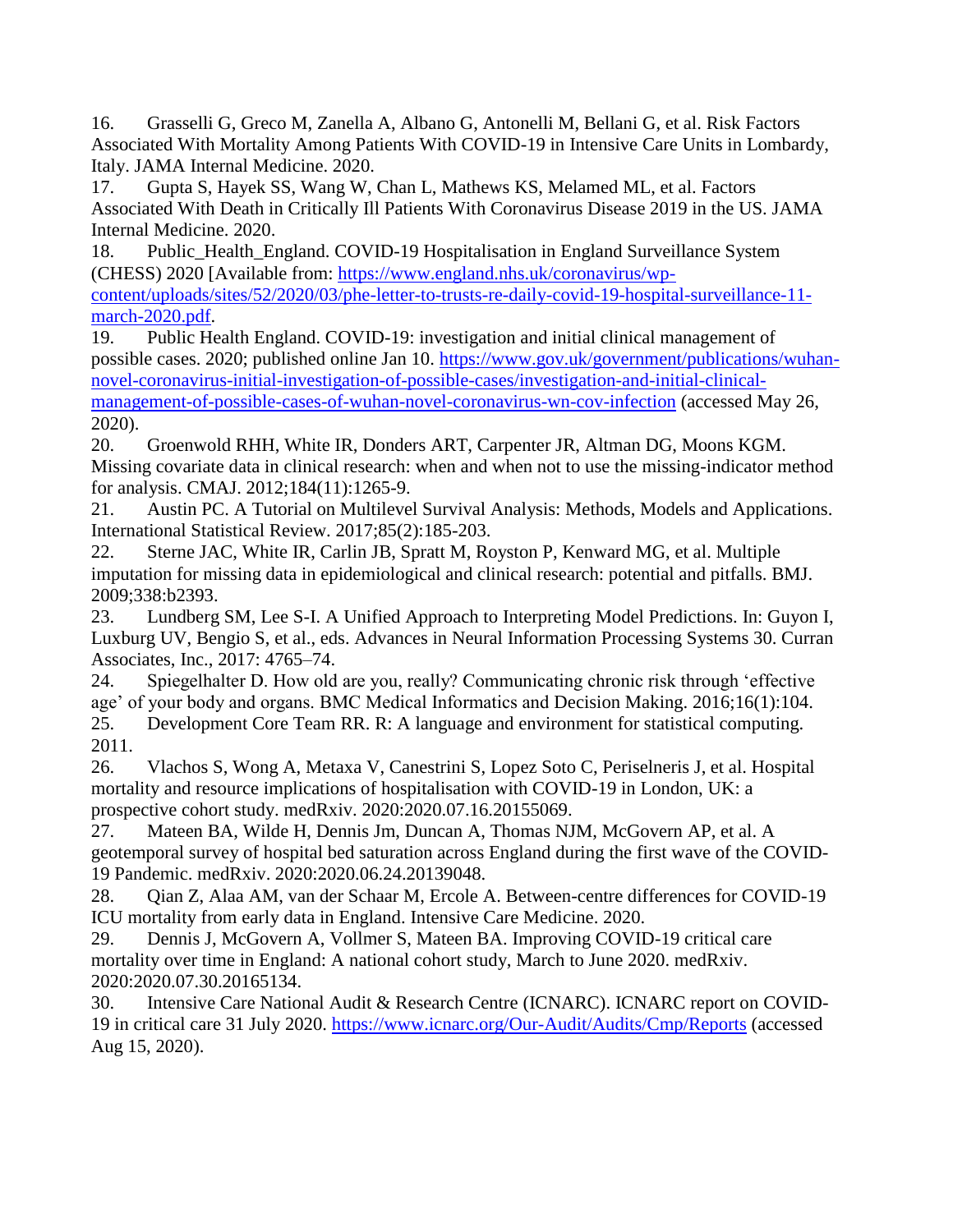31. Valdez R, Narayan KM, Geiss LS, Engelgau MM. Impact of diabetes mellitus on mortality associated with pneumonia and influenza among non-Hispanic black and white US adults. American journal of public health. 1999;89(11):1715-21.

32. Adlhoch C, Gomes Dias J, Bonmarin I, Hubert B, Larrauri A, Oliva Domínguez JA, et al. Determinants of Fatal Outcome in Patients Admitted to Intensive Care Units With Influenza, European Union 2009-2017. Open forum infectious diseases. 2019;6(11):ofz462.

33. Huitfeldt A. Is caviar a risk factor for being a millionaire? BMJ. 2016;355:i6536.

34. Tartof SY, Qian L, Hong V, Wei R, Nadjafi RF, Fischer H, et al. Obesity and Mortality Among Patients Diagnosed With COVID-19: Results From an Integrated Health Care Organization. Annals of internal medicine. 2020:M20-3742.

35. Goyal P, Ringel JB, Rajan M, Choi JJ, Pinheiro LC, Li HA, et al. Obesity and COVID-19 in New York City: A Retrospective Cohort Study. Annals of Internal Medicine. 2020.

36. Riddle MC. Diabetes and COVID-19: Moving From News to Knowledge and a Glucose Hypothesis. Diabetes Care. 2020:dci200045.

37. Cariou B, Hadjadj S, Wargny M, Pichelin M, Al-Salameh A, Allix I, et al. Phenotypic characteristics and prognosis of inpatients with COVID-19 and diabetes: the CORONADO study. Diabetologia. 2020;63(8):1500-15.

38. Coppelli A, Giannarelli R, Aragona M, Penno G, Falcone M, Tiseo G, et al. Hyperglycemia at Hospital Admission Is Associated With Severity of the Prognosis in Patients Hospitalized for COVID-19: The Pisa COVID-19 Study. Diabetes Care. 2020:dc201380.

39. Holman N, Knighton P, Kar P, O'Keefe J, Curley M, Weaver A, et al. Risk factors for COVID-19-related mortality in people with type 1 and type 2 diabetes in England: a populationbased cohort study. The Lancet Diabetes & Endocrinology.

40. Scheen AJ, Marre M, Thivolet C. Prognostic factors in patients with diabetes hospitalized for COVID-19: Findings from the CORONADO study and other recent reports. Diabetes & Metabolism. 2020.

41. Apicella M, Campopiano MC, Mantuano M, Mazoni L, Coppelli A, Del Prato S. COVID-19 in people with diabetes: understanding the reasons for worse outcomes. The Lancet Diabetes  $\&$ Endocrinology. 2020;8(9):782-92.

42. Chen Y, Yang D, Cheng B, Chen J, Peng A, Yang C, et al. Clinical Characteristics and Outcomes of Patients With Diabetes and COVID-19 in Association With Glucose-Lowering Medication. Diabetes Care. 2020:dc200660.

43. Mauvais-Jarvis F. Aging, Male Sex, Obesity, and Metabolic Inflammation Create the Perfect Storm for COVID-19. Diabetes. 2020;69(9):1857-63.

44. Riddle MC, Buse JB, Franks PW, Knowler WC, Ratner RE, Selvin E, et al. COVID-19 in People With Diabetes: Urgently Needed Lessons From Early Reports. Diabetes Care. 2020:dci200024.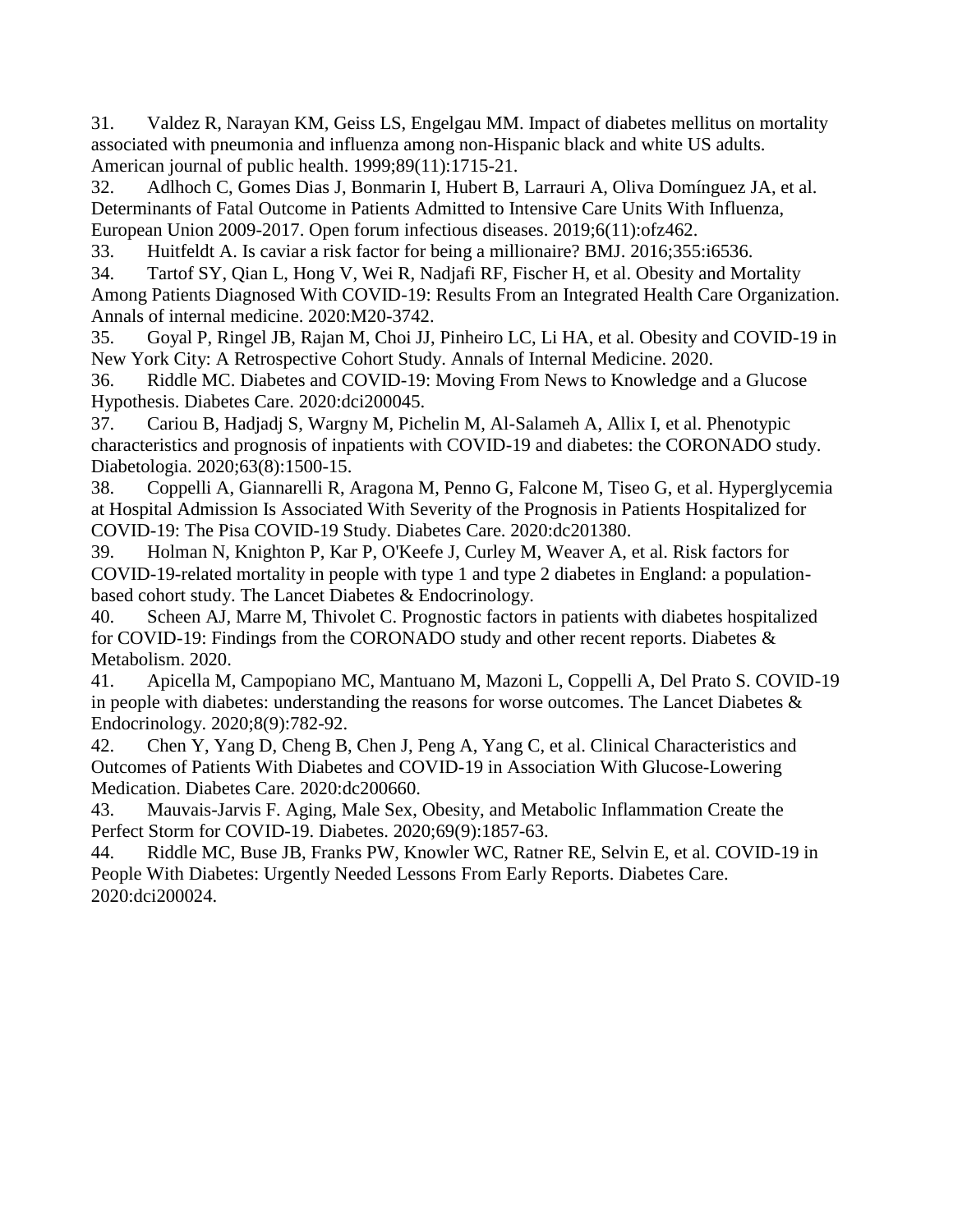|                  |                              | No type 2 diabetes (n=15,732) | Type 2 diabetes $(n=3,524)$ |
|------------------|------------------------------|-------------------------------|-----------------------------|
| Age (years)      |                              | 66 (17.4)                     | 67(14.1)                    |
| <b>Age Group</b> |                              |                               |                             |
|                  | 18-24                        | 164(1.0)                      | 8(0.2)                      |
|                  | 25-34                        | 612(3.9)                      | 40(1.1)                     |
|                  | 35-44                        | 1,010(6.4)                    | 142(4.0)                    |
|                  | 45-54                        | 2,039 (13.0)                  | 429 (12.2)                  |
|                  | 55-64                        | 2,814 (17.9)                  | 848 (24.1)                  |
|                  | 65-74                        | 2,978 (18.9)                  | 872 (24.7)                  |
|                  | 75-84                        | 3,334 (21.2)                  | 718 (20.4)                  |
|                  | $85+$                        | 2,781 (17.7)                  | 467 (13.3)                  |
| <b>Sex</b>       |                              |                               |                             |
|                  | Female                       | 6,440(40.9)                   | 1,243(35.3)                 |
|                  | Male                         | 9,292(59.1)                   | 2,281 (64.7)                |
| Ethnicity*       |                              |                               |                             |
|                  | White                        | 9,624(76.5)                   | 1,815 (58.5)                |
|                  | Asian                        | 1,356 (10.8)                  | 680 (21.9)                  |
|                  | <b>Black</b>                 | 737 (5.9)                     | 360 (11.6)                  |
|                  | Mixed                        | 163(1.3)                      | 48(1.5)                     |
|                  | Other                        | 694(5.5)                      | 201(6.5)                    |
| Obesity**        |                              |                               |                             |
|                  | Non-obese                    | 6,034(68.6)                   | 1,509 (54.9)                |
|                  | Obese                        | 2,764 (31.4)                  | 1,240(45.1)                 |
| Comorbidity      |                              |                               |                             |
|                  | Any comorbidity              | 6228 (39.6)                   | 2945 (83.6)                 |
|                  | Chronic respiratory disease  | 1,250(7.9)                    | 423 (12.0)                  |
|                  | Asthma                       | 1,200(7.6)                    | 428 (12.1)                  |
|                  | Hypertension                 | 3,439 (21.9)                  | 2,218 (62.9)                |
|                  | Chronic heart disease        | 1,828(11.6)                   | 834 (23.7)                  |
|                  | Chronic renal disease        | 996(6.3)                      | 831 (23.6)                  |
|                  | Chronic liver disease        | 252(1.6)                      | 138 (3.9)                   |
|                  | Chronic neurological disease | 1,098(7.0)                    | 310(8.8)                    |
|                  | Immunosuppressive disease    | 374 (2.4)                     | 94 (2.7)                    |

### **Table 1: Recorded characteristics of HDU/ICU cohort, by recorded type 2 diabetes status**

\*Ethnicity not recorded for 3,578 patients. \*\*Obesity not recorded for 7,709 patients.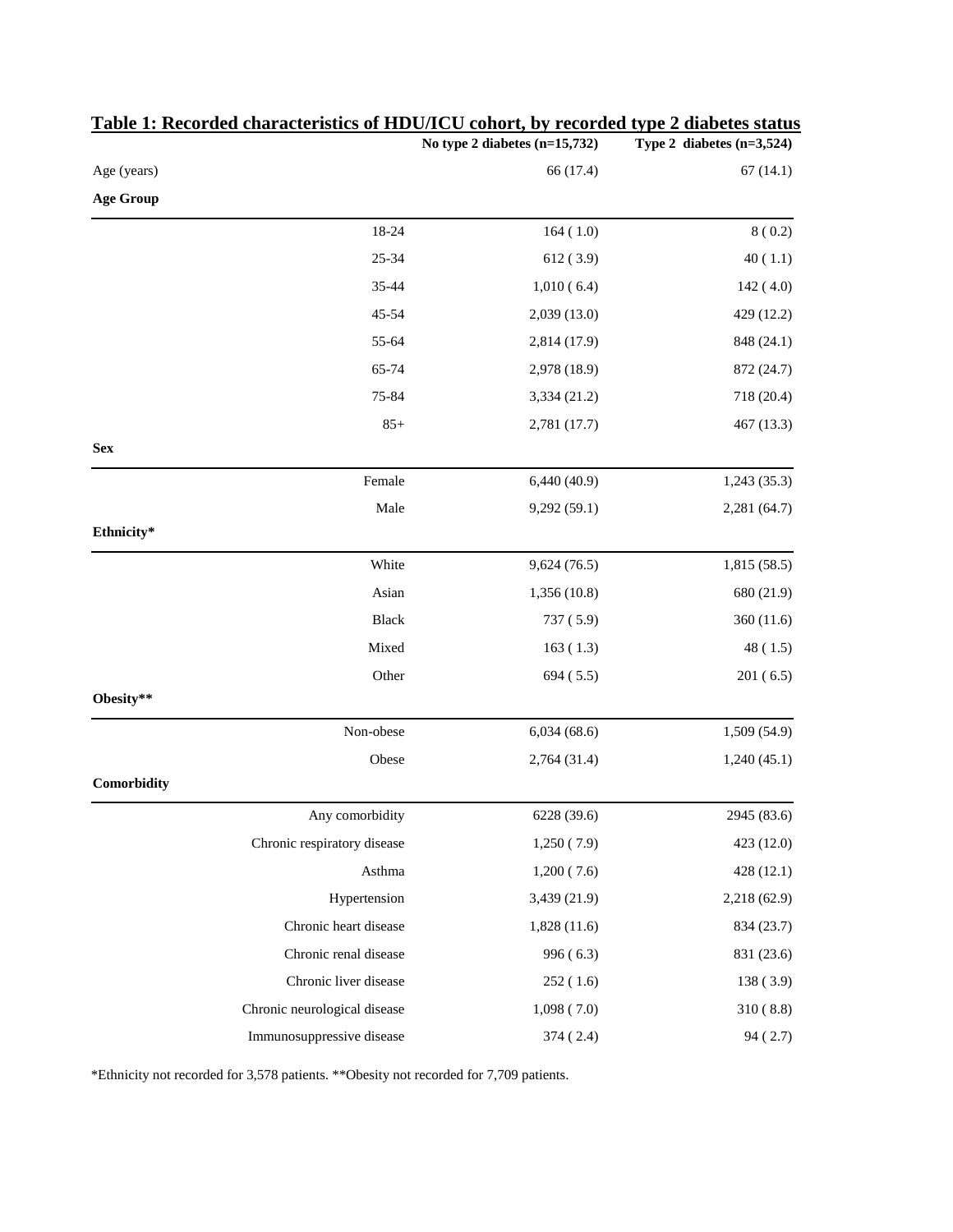**Table 2: Hazard ratios for diabetes for the primary outcome of 30 day in-hospital mortality**  for people with type 2 diabetes admitted to critical care with COVID-19. Age fitted as a restricted cubic spline with 3 knots in all models.

| <b>Adjustment</b>                                                                    | <b>Cohort 1: All patients</b>                                        | <b>Cohort 2: HDU only</b>                                        | <b>Cohort 3: ICU patients</b>                                     |
|--------------------------------------------------------------------------------------|----------------------------------------------------------------------|------------------------------------------------------------------|-------------------------------------------------------------------|
|                                                                                      | $(n=19,256)$                                                         | patients $(n=13,809)$                                            | $(n=5,447)$                                                       |
| Unadjusted                                                                           | $1.44$ $(1.35, 1.54)$ ,                                              | 1.38(1.26, 1.51),                                                | 1.34 (1.22, 1.48),                                                |
|                                                                                      | p<0.001                                                              | p<0.001                                                          | p<0.001                                                           |
| Age                                                                                  | $1.42(1.33, 1.51)$ ,                                                 | $1.31$ $(1.20, 1.44)$ ,                                          | 1.28(1.16, 1.41),                                                 |
|                                                                                      | p<0.001                                                              | p<0.001                                                          | p<0.001                                                           |
| Age and sex                                                                          | 1.40(1.31, 1.49),                                                    | 1.30(1.19, 1.42),                                                | $1.28$ (1.16, 1.41),                                              |
|                                                                                      | p<0.001                                                              | p<0.001                                                          | p<0.001                                                           |
| Age, sex, ethnicity                                                                  | 1.36(1.27, 1.45),                                                    | $1.29(1.18, 1.41)$ ,                                             | $1.23$ $(1.11, 1.36)$ ,                                           |
|                                                                                      | p<0.001                                                              | p<0.001                                                          | p<0.001                                                           |
| Age, sex, ethnicity, obesity                                                         | 1.32(1.23, 1.41),                                                    | $1.27$ $(1.16, 1.39)$ ,                                          | 1.29(1.17, 1.43),                                                 |
|                                                                                      | p<0.001                                                              | p<0.001                                                          | p<0.001                                                           |
| Full covariate set adjusted model<br>(Age, sex, ethnicity, obesity,<br>comorbidity*) | $1.23$ $(1.14, 1.32)$ ,<br>p<0.001                                   | 1.19(1.08, 1.31),<br>p<0.001                                     | $1.24$ $(1.11, 1.38)$ ,<br>p<0.001                                |
| Propensity score matched model,<br>adjusted full covariate set                       | $1.25$ (1.14, 1.36),<br>$p<0.001$ [n=3,289 with<br>diabetes matched] | 1.17(1.04, 1.32),<br>$p=0.01$ [n=2,007 with<br>diabetes matched] | 1.19(1.05, 1.35),<br>$p=0.009$ [n=1,244 with<br>diabetes matched] |
| Competing risk model, adjusted full                                                  | 1.27(1.18, 1.36),                                                    | $1.24$ $(1.13, 1.36)$ ,                                          | 1.24 (1.12, 1.38), p< 0.001                                       |
| covariate set (Fine-Gray)**                                                          | p<0.001                                                              | p<0.001                                                          |                                                                   |

\*Chronic respiratory disease, Asthma, Chronic heart disease, Hypertension, Immunosuppression, Chronic neurological disease, Chronic renal disease, Chronic liver disease.

\*\*Fine-Gray model subdistribution hazard ratios taking into account the competing event of being discharged alive.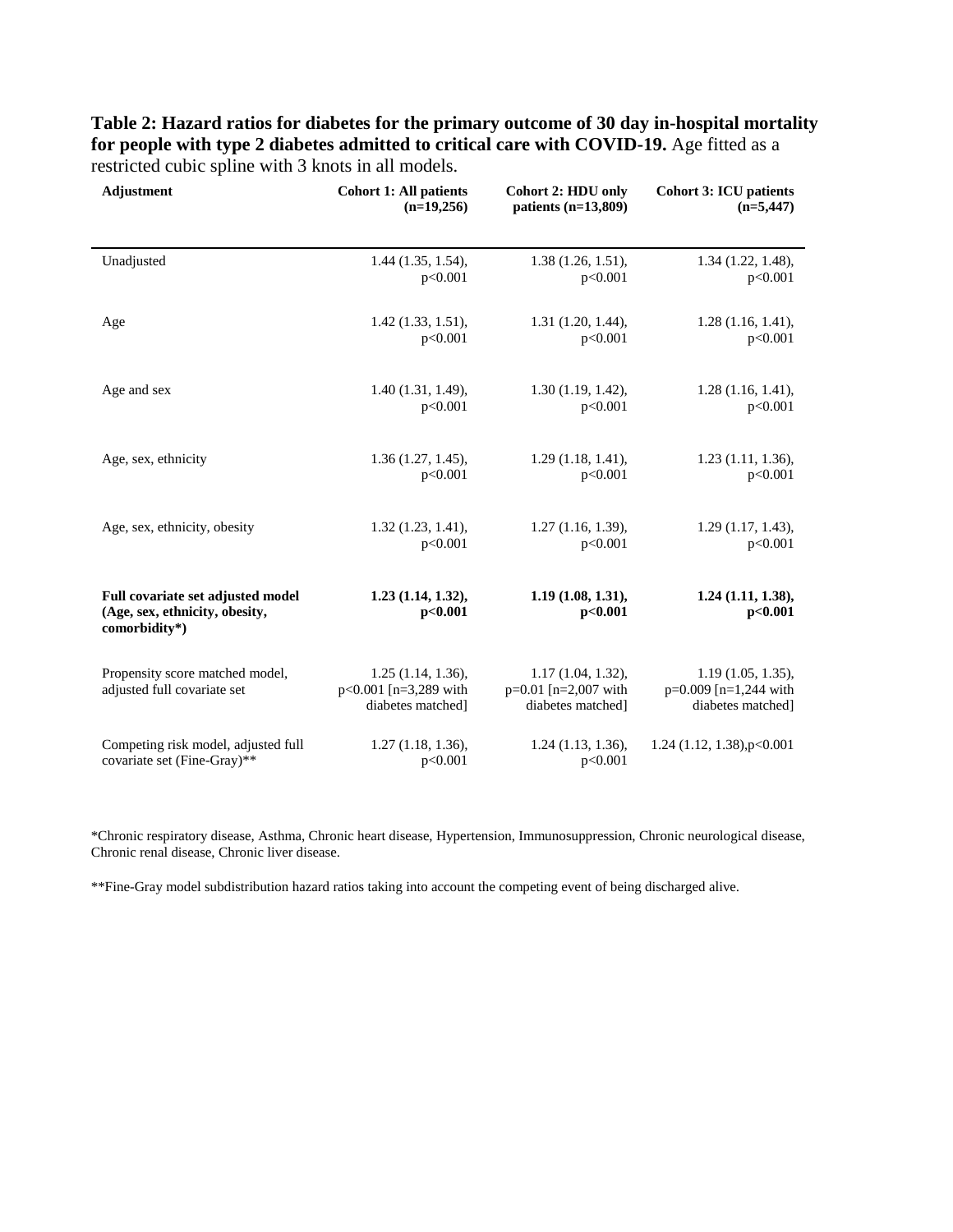# **Figure legends**

**Figure 1: Kaplan-Meier plots for in-hospital COVID-19 death in 19,256 patients admitted to critical care (HDU or ICU) in CHESS by time since hospital admission.** Plot shows the proportion of individuals at risk who were still alive at regular intervals up to 30 days from admission, stratified by the presence of type 2 diabetes. People discharged from hospital prior to 30 days were assumed to survive to 30 days and are included in the number at-risk until 30 days, in keeping with the standard practice for time-to-event modelling in analysis of critical care patients.

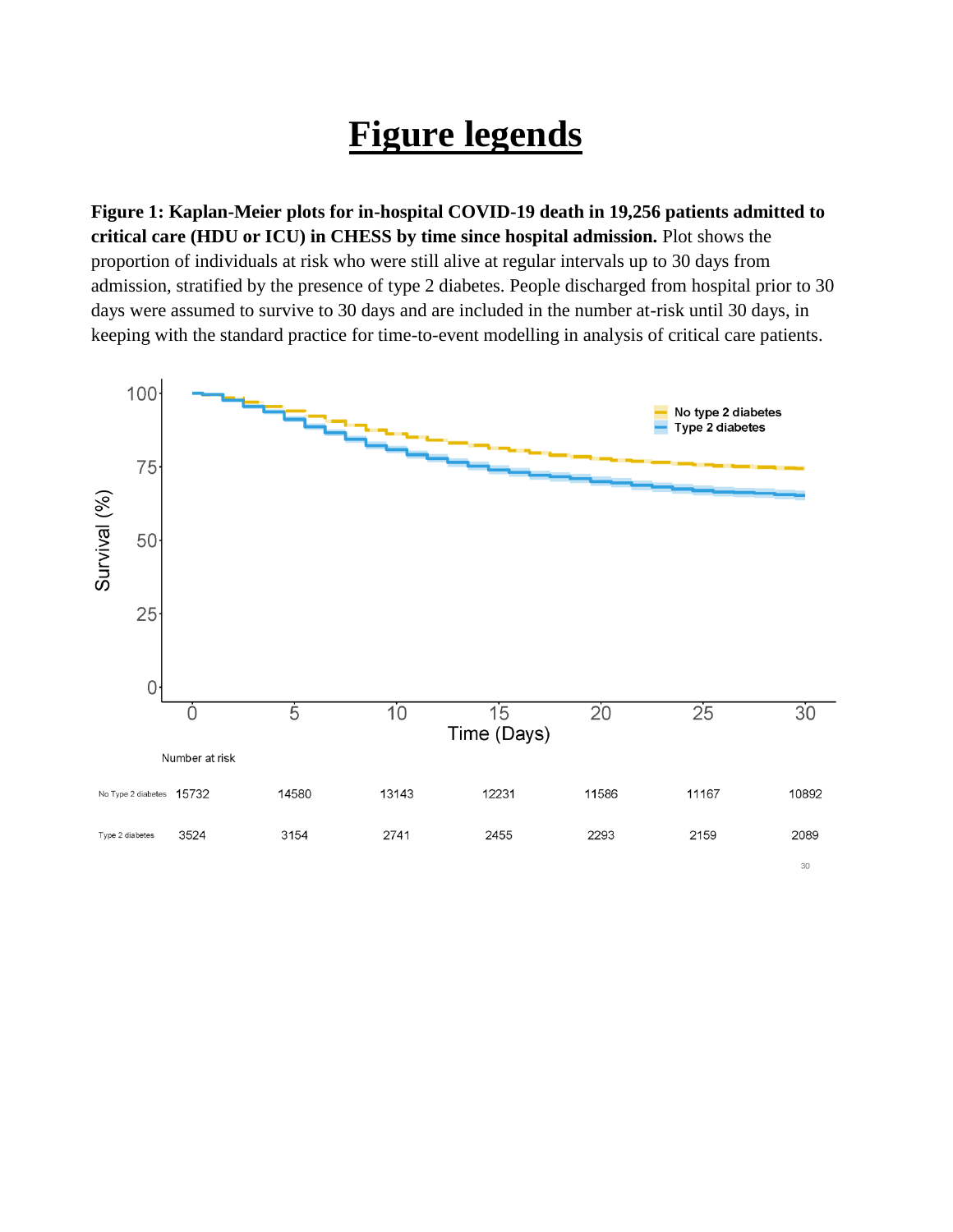



*Legend: Hazard ratios represent the mortality risk associated with the presence of type 2 diabetes in each subgroup. Bars represent 95% confidence intervals. \*Hazard ratios (95% CI) for other subgroups: mixed ethnicity 1.91 (1.03, 3.56), other ethnicity 0.96 (0.67, 1.39), missing ethnicity 1.34 (1.11, 1.62), missing obesity 1.28 (1.08, 1.46).*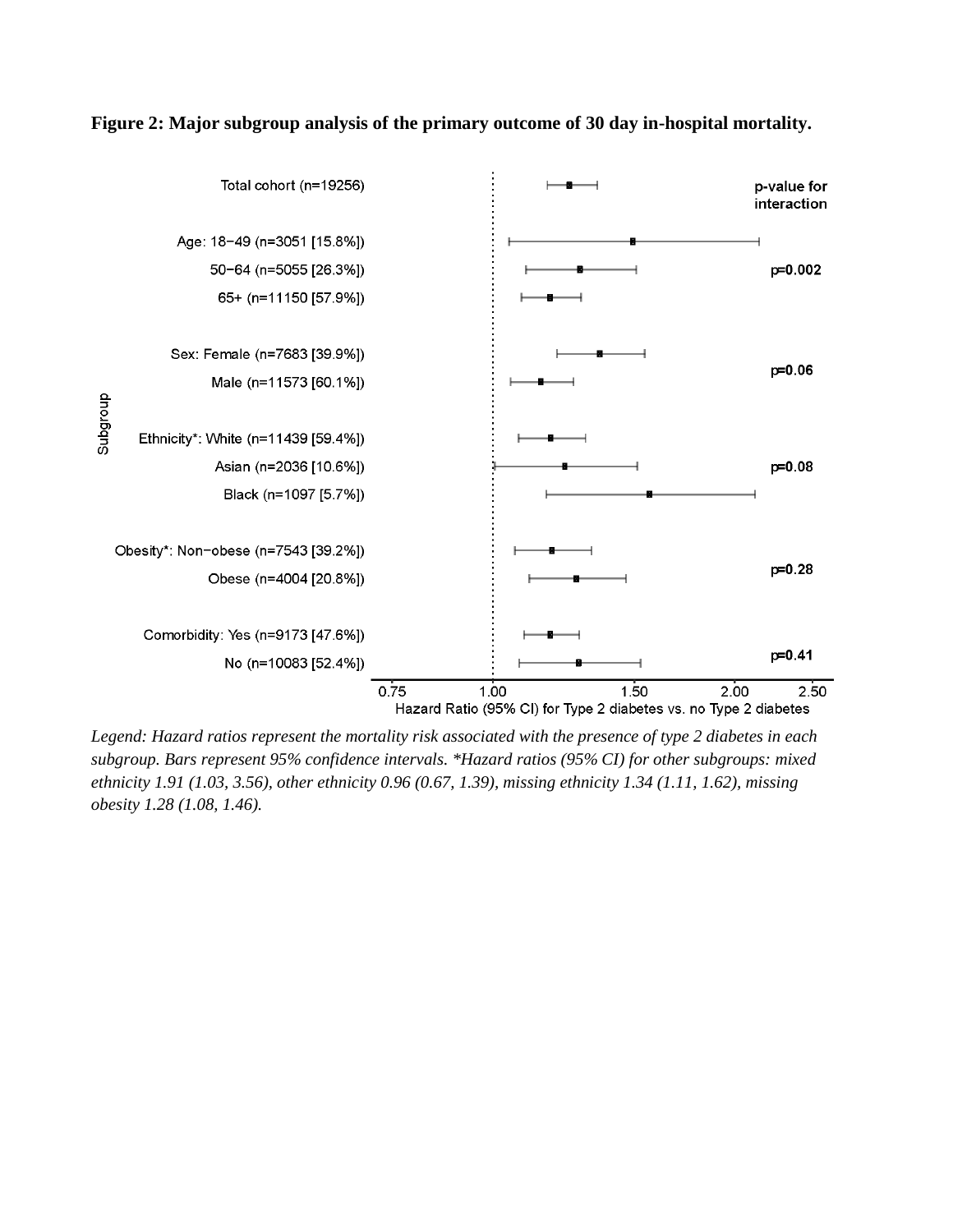### **Supplementary Material for Diabetes and COVID-19 related mortality in the critical care setting: A national cohort study in England, March-July 2020**

**Authors:** John M. Dennis, Bilal A. Mateen, Raphael Sonabend, Nicholas J. Thomas, Kashyap A. Patel, Andrew T Hattersley, Spiros Denaxas, Andrew P. McGovern, Sebastian J. Vollmer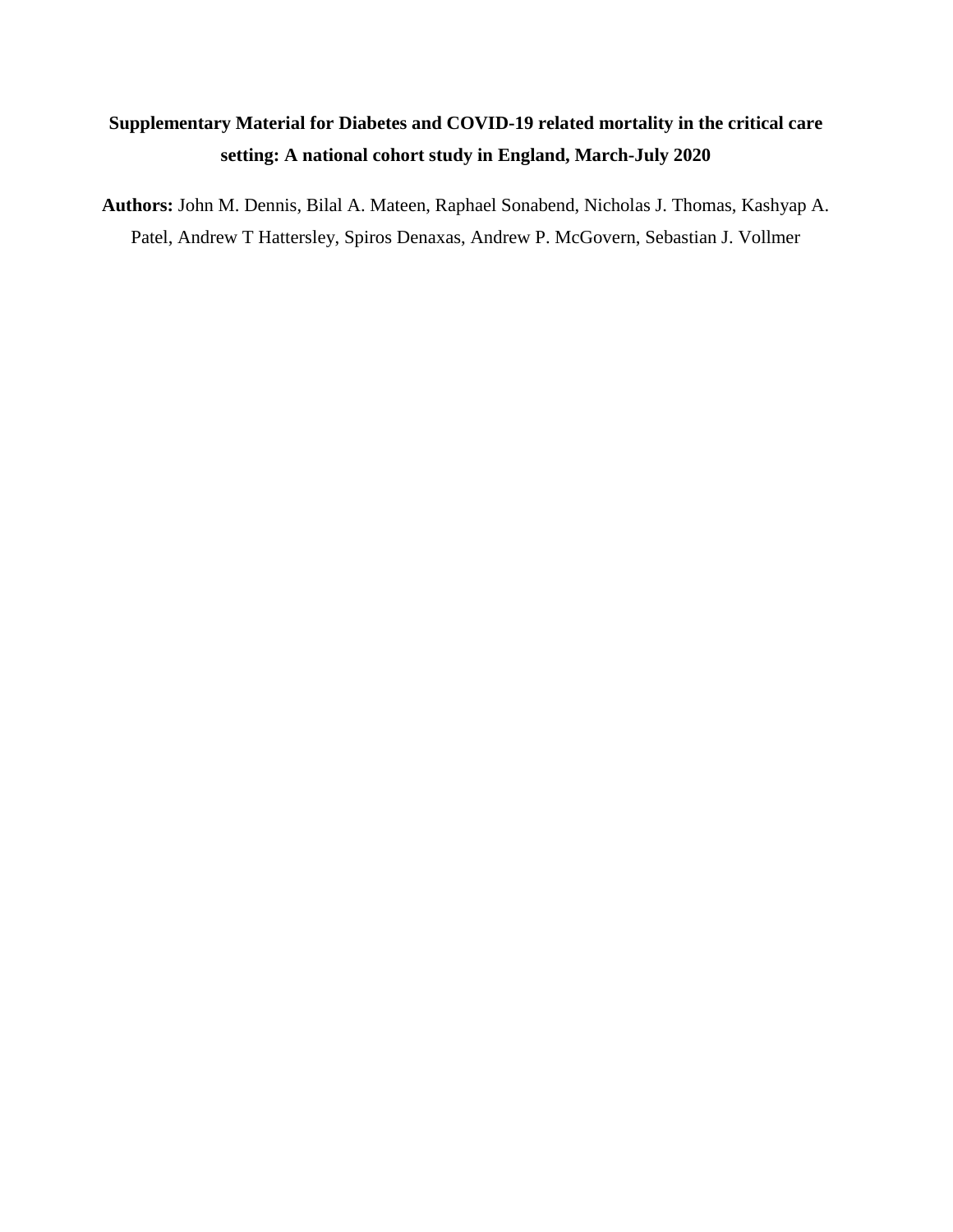**SFlowchart 1: Patient flow diagram**

#### COVID-19 Hospitalisation in England Surveillance System (CHESS) daily reporting of persons requiring hospitalisation and HDU/ICU management (data download 27/07/2020)

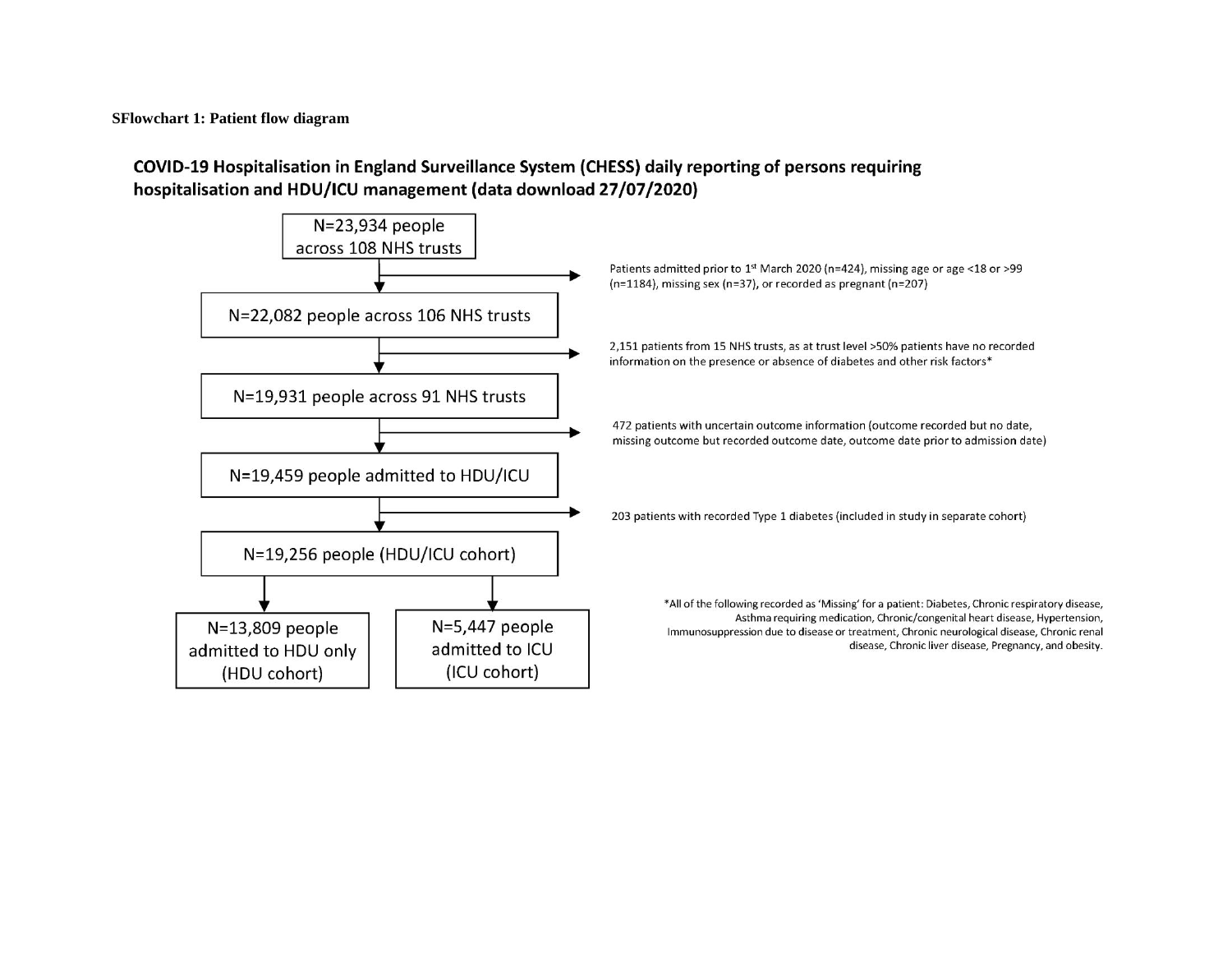#### **sTable 1: Recorded characteristics of study cohorts.**

|                                                                     | HDU/ICU cohort<br>$(n=19,256)$ | HDU only cohort<br>$(n=13,809)$ | <b>ICU</b> cohort<br>$(n=5,447)$ |
|---------------------------------------------------------------------|--------------------------------|---------------------------------|----------------------------------|
| Age in years (Mean [SD])                                            | 67 (16.88)                     | 70 (17.21)                      | 58 (12.66)                       |
| <b>Age Group</b>                                                    |                                |                                 |                                  |
| 18-24                                                               | 172(0.9)                       | 134(1.0)                        | 38(0.7)                          |
| 25-34                                                               | 652(3.4)                       | 446(3.2)                        | 206(3.8)                         |
| 35-44                                                               | 1,152(6.0)                     | 695(5.0)                        | 457 (8.4)                        |
| 45-54                                                               | 2,468 (12.8)                   | 1,331 (9.6)                     | 1,137(20.9)                      |
| 55-64                                                               | 3,662 (19.0)                   | 1,900(13.8)                     | 1,762(32.3)                      |
| 65-74                                                               | 3,850 (20.0)                   | 2,550(18.5)                     | 1,300(23.9)                      |
| 75-84                                                               | 4,052 (21.0)                   | 3,551 (25.7)                    | 501(9.2)                         |
| $85+$                                                               | 3,248 (16.9)                   | 3,202 (23.2)                    | 46(0.8)                          |
| <b>Sex</b>                                                          |                                |                                 |                                  |
| Female                                                              | 7,683 (39.9)                   | 6,084(44.1)                     | 1,599(29.4)                      |
| Male                                                                | 11,573(60.1)                   | 7,725 (55.9)                    | 3,848 (70.6)                     |
| <b>Ethnicity</b>                                                    |                                |                                 |                                  |
| White                                                               | 11,439 (73.0)                  | 8,413 (76.9)                    | 3,026(63.9)                      |
| Asian                                                               | 2,036 (13.0)                   | 1,204(11.0)                     | 832 (17.6)                       |
| <b>Black</b>                                                        | 1,097(7.0)                     | 727(6.6)                        | 370 (7.8)                        |
| Mixed                                                               | 211(1.3)                       | 72(0.7)                         | 139(2.9)                         |
| Other                                                               | 895 (5.7)                      | 523 (4.8)                       | 372 (7.8)                        |
| <b>Obesity</b>                                                      |                                |                                 |                                  |
| Non-obese                                                           | 7,543(65.3)                    | 5,467 (75.8)                    | 2,076 (47.9)                     |
| Obese                                                               | 4,004 (34.7)                   | 1,742 (24.2)                    | 2,262(52.1)                      |
| Comorbidity                                                         |                                |                                 |                                  |
| Type 2 diabetes                                                     | 3,524(18.3)                    | 2,139 (15.5)                    | 1,385 (25.4)                     |
| Chronic respiratory disease                                         | 1,673(8.7)                     | 1,166(8.4)                      | 507 (9.3)                        |
| Asthma                                                              | 1,628(8.5)                     | 929(6.7)                        | 699 (12.8)                       |
| Hypertension                                                        | 5,657 (29.4)                   | 3,602(26.1)                     | 2,055(37.7)                      |
| Chronic heart disease                                               | 2,662(13.8)                    | 2,034 (14.7)                    | 628 (11.5)                       |
| Chronic renal disease                                               | 1,827(9.5)                     | 1,426(10.3)                     | 401(7.4)                         |
| Chronic liver disease                                               | 390(2.0)                       | 244(1.8)                        | 146(2.7)                         |
| Chronic neurological disease                                        | 1,408(7.3)                     | 1,174(8.5)                      | 234(4.3)                         |
| Immunosuppressive disease                                           | 468 (2.4)                      | 274(2.0)                        | 194(3.6)                         |
| Time in hospital                                                    |                                |                                 |                                  |
| Days from hospital to ICU admission<br>per day increase (Mean [SD]) | <b>NA</b>                      | <b>NA</b>                       | 2(5.62)                          |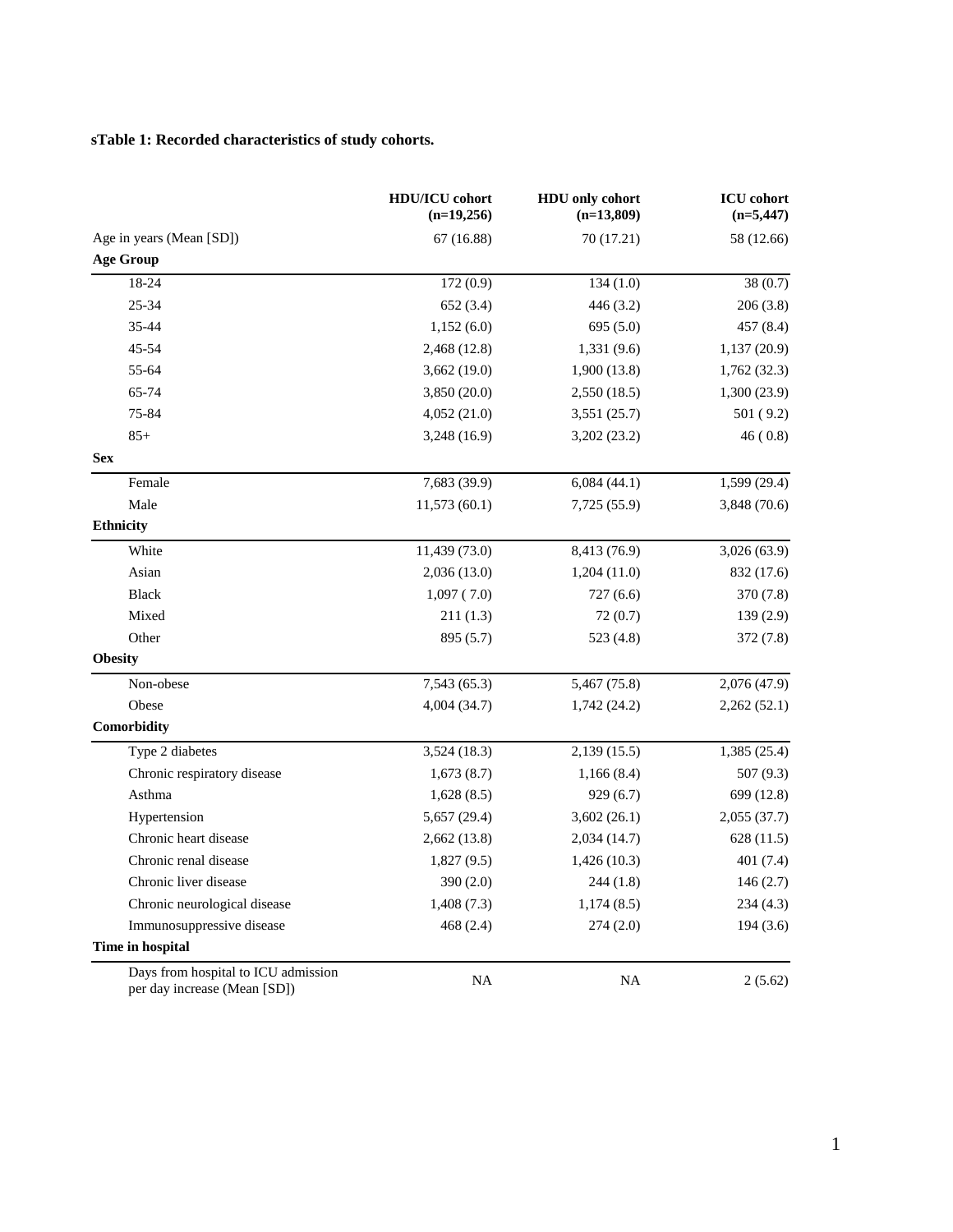**SFigure 1: Kaplan-Meier plots for in-hospital COVID-19 death in 19,256 patients admitted to critical care (HDU or ICU) in CHESS by time since hospital admission, with type 2 diabetes status coded as Yes, No, and Not recorded.** Plots show the proportion of individuals at risk who were still alive at regular intervals up to 30 days from admission. People discharged from hospital prior to 30 days were assumed to survive to 30 days and are included in the number at-risk until 30 days, in keeping with the standard practice for time-to-event modelling in analysis of critical care patients.

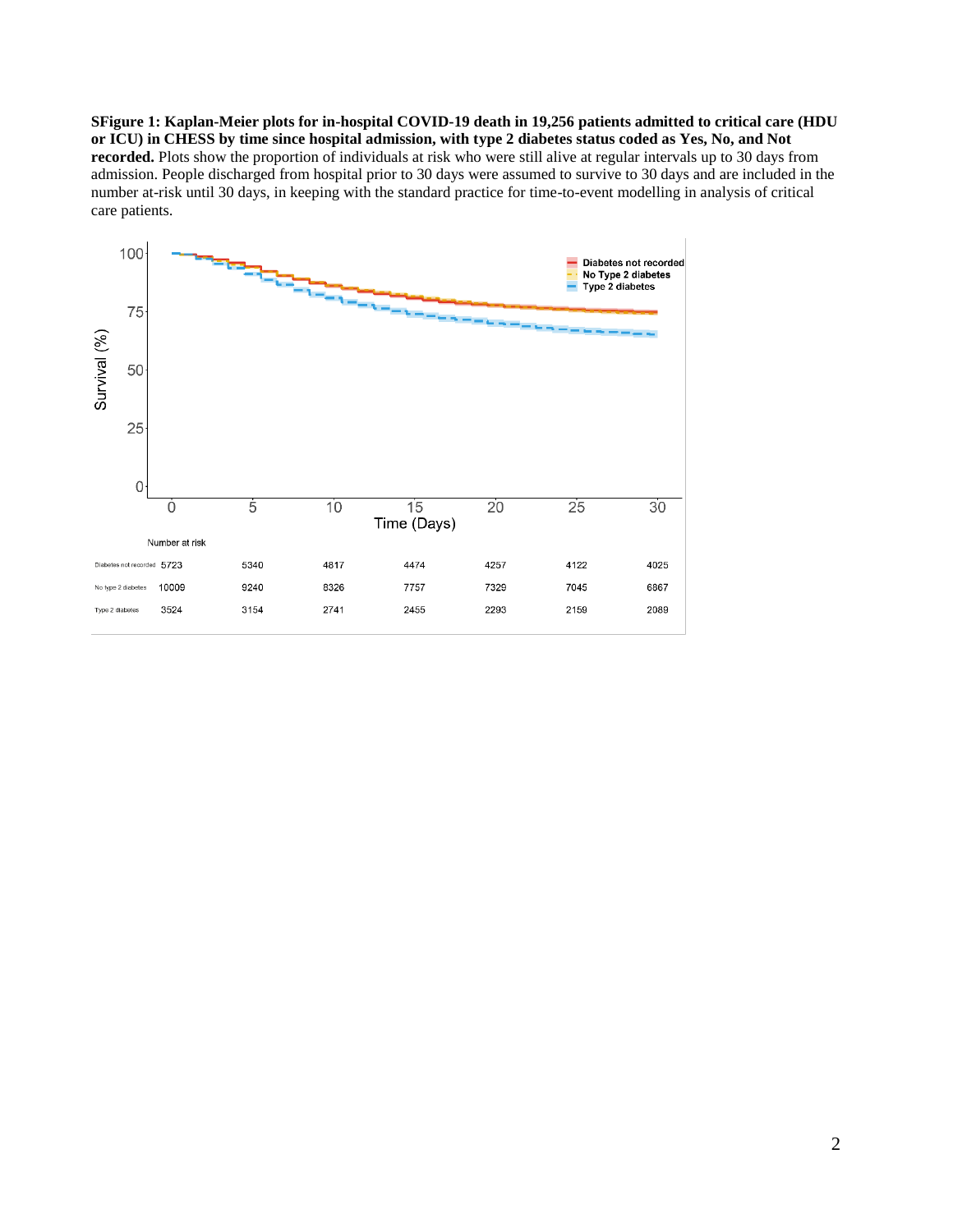

**SFigure 2: Kaplan-Meier plots for in-hospital COVID-19 death over time, by diabetes status for:**

**a) HDU only cohort, n=13,809)** 



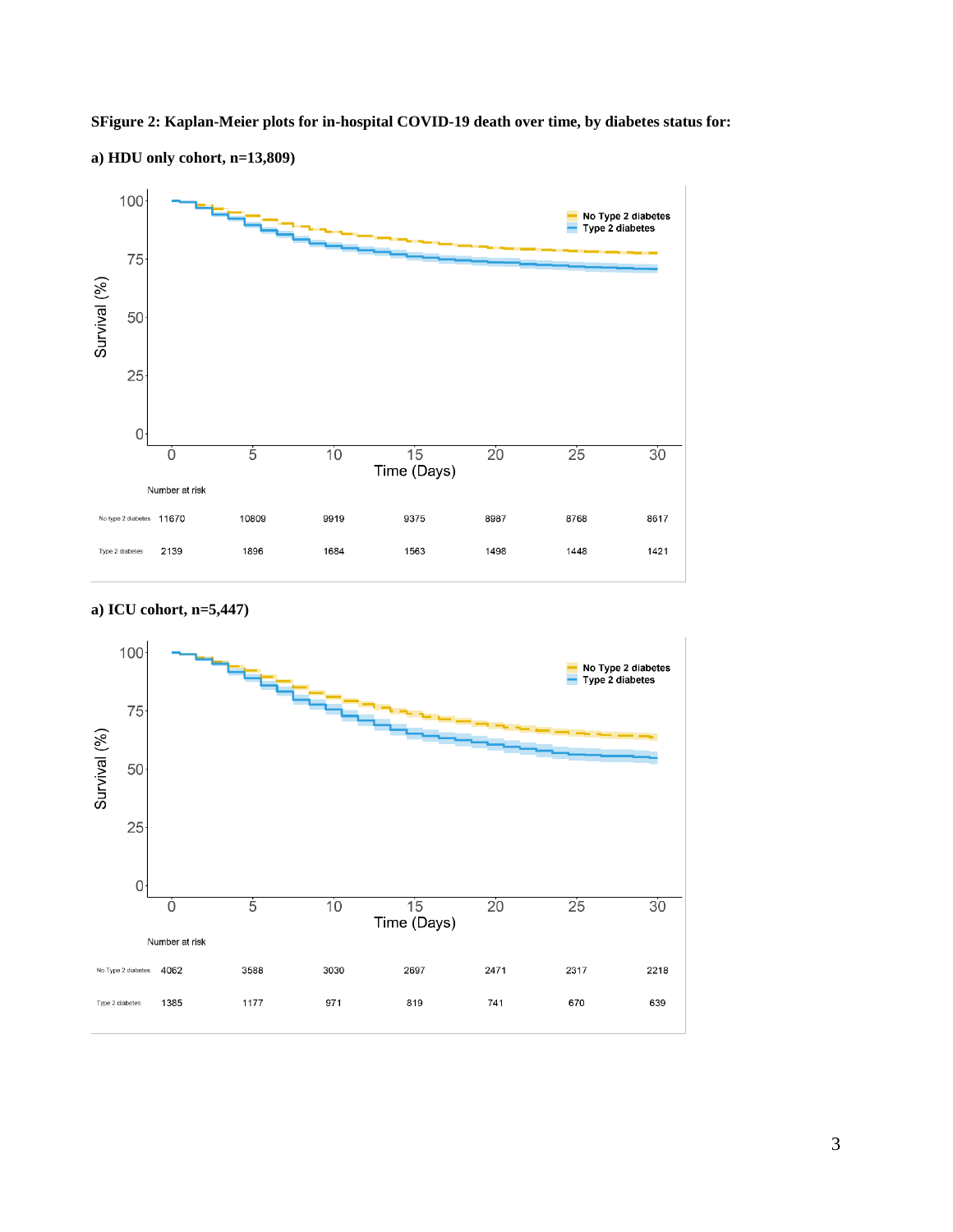**sTable 2: Hazard ratios for full covariate set in multivariable analysis of the primary outcome of 30 day all-cause in-hospital mortality for each study cohort.** Data in brackets are 95% confidence intervals.

|            |                                                           | <b>HDU/ICU</b> cohort<br>$(n=19,256)$ | <b>HDU</b> only cohort<br>$(n=13,809)$ | <b>ICU</b> cohort<br>$(n=5,447)$  |
|------------|-----------------------------------------------------------|---------------------------------------|----------------------------------------|-----------------------------------|
|            | <b>Type 2 diabetes</b>                                    |                                       |                                        |                                   |
|            | No type 2 diabetes                                        | $1.00$ (ref)                          | $1.00$ (ref)                           | $1.00$ (ref)                      |
|            | Type 2 diabetes                                           | $1.23$ (1.14;1.32), p<0.001           | $1.19(1.08;1.31)$ , p<0.001            | 1.24 $(1.11; 1.38)$ , p<0.001     |
| Age        |                                                           |                                       |                                        |                                   |
|            | Age spline                                                | 1.06 (1.06;1.07), $p<0.001$           | 1.10 $(1.09;1.11)$ , p<0.001           | $1.04$ (1.03;1.05), p<0.001       |
|            | Age spline'                                               | 0.97 (0.96;0.98), $p<0.001$           | $0.96(0.95;0.97)$ , p<0.001            | $1.00(0.99;1.01)$ , p=0.699       |
| <b>Sex</b> |                                                           |                                       |                                        |                                   |
|            | Female                                                    | $1.00$ (ref)                          | $1.00$ (ref)                           | $1.00$ (ref)                      |
|            | Male                                                      | 1.33 $(1.25; 1.41)$ , p<0.001         | 1.30 $(1.21; 1.39)$ , p<0.001          | $1.08$ (0.98;1.20), p=0.121       |
|            | Ethnicity*                                                |                                       |                                        |                                   |
|            | White                                                     | $1.00$ (ref)                          | $1.00$ (ref)                           | $1.00$ (ref)                      |
|            | Asian                                                     | 1.32 $(1.20; 1.46)$ , p<0.001         | $1.24$ (1.07;1.45), p=0.005            | $1.27$ $(1.11; 1.44)$ , $p<0.001$ |
|            | <b>Black</b>                                              | 1.19 $(1.04; 1.35)$ , p=0.010         | 1.19 (0.99;1.44), $p=0.065$            | 1.33 $(1.11; 1.59)$ , p=0.002     |
|            | Mixed                                                     | $1.74$ $(1.34;2.25)$ , p=0.000        | 1.52 (0.90;2.58), p=0.119              | 1.24 (0.92;1.67), $p=0.157$       |
|            | Other                                                     | $1.00$ (0.85;1.17), p=0.964           | $0.83$ (0.63;1.08), p=0.165            | $0.99$ $(0.81;1.20)$ , p=0.887    |
|            | Missing                                                   | $1.10(1.01;1.18)$ , p=0.020           | $1.16(1.06;1.27)$ , p=0.001            | $1.03$ (0.90;1.19), p=0.645       |
|            | Obesity**                                                 |                                       |                                        |                                   |
|            | Non-obese (BMI<30)                                        | $1.00$ (ref)                          | $1.00$ (ref)                           | $1.00$ (ref)                      |
|            | Obese (BMI≥30)                                            | $1.06(0.99;1.15)$ , p=0.113           | $0.84$ (0.74;0.95), p=0.007            | $0.95$ (0.86;1.06), p=0.393       |
|            | Missing                                                   | $0.94$ (0.88;1.01), p=0.089           | $0.89(0.82;0.97)$ , p=0.005            | 1.51 $(1.35;1.70)$ , p<0.001      |
|            | <b>Comorbidity (versus No/Missing)</b>                    |                                       |                                        |                                   |
|            | Chronic respiratory disease                               | 1.29 $(1.18;1.41)$ , p<0.001          | 1.35 $(1.21; 1.51)$ , p<0.001          | 1.11 (0.96;1.28), $p=0.175$       |
|            | Asthma                                                    | $1.02$ (0.92; 1.13), p=0.755          | $0.99(0.85;1.14)$ , p= $0.862$         | $0.92$ (0.79;1.06), p=0.253       |
|            | Hypertension                                              | 1.04 (0.97;1.11), $p=0.237$           | 0.91 (0.83;0.99), $p=0.024$            | 1.01 (0.91;1.12), $p=0.846$       |
|            | Chronic heart disease                                     | 1.11 $(1.03;1.20)$ , p=0.009          | 1.11 $(1.01; 1.22)$ , p=0.026          | $1.10(0.97;1.26)$ , p=0.146       |
|            | Chronic renal disease                                     | 1.17 (1.07;1.27), $p<0.001$           | 1.24 $(1.11; 1.37)$ , p<0.001          | $1.29$ (1.11;1.50), p=0.001       |
|            | Chronic liver disease                                     | 0.99 (0.81;1.21), p=0.924             | 1.21 (0.93;1.58), $p=0.162$            | 0.91 (0.67;1.23), $p=0.540$       |
|            | Chronic neurological disease                              | 1.12 (1.02;1.23), p=0.022             | $1.20$ (1.07;1.33), p=0.001            | 1.13 (0.91;1.39), $p=0.276$       |
|            | Immunosuppressive disease                                 | 1.23 (1.05;1.44), p=0.009             | 1.20 $(0.97;1.49)$ , p=0.095           | 1.01 (0.80;1.27), $p=0.938$       |
|            | Time in hospital                                          |                                       |                                        |                                   |
|            | Days from hospital to ICU<br>admission (per day increase) | NA                                    | NA                                     | $1.00(0.99;1.01)$ , p=0.722       |

\*Ethnicity not recorded for HDU/ICU 3,578 patients; HDU 2,870; ICU 708. \*\*Obesity not recorded for HDU/ICU 7,709 patients; HDU 6,600; ICU 1,109.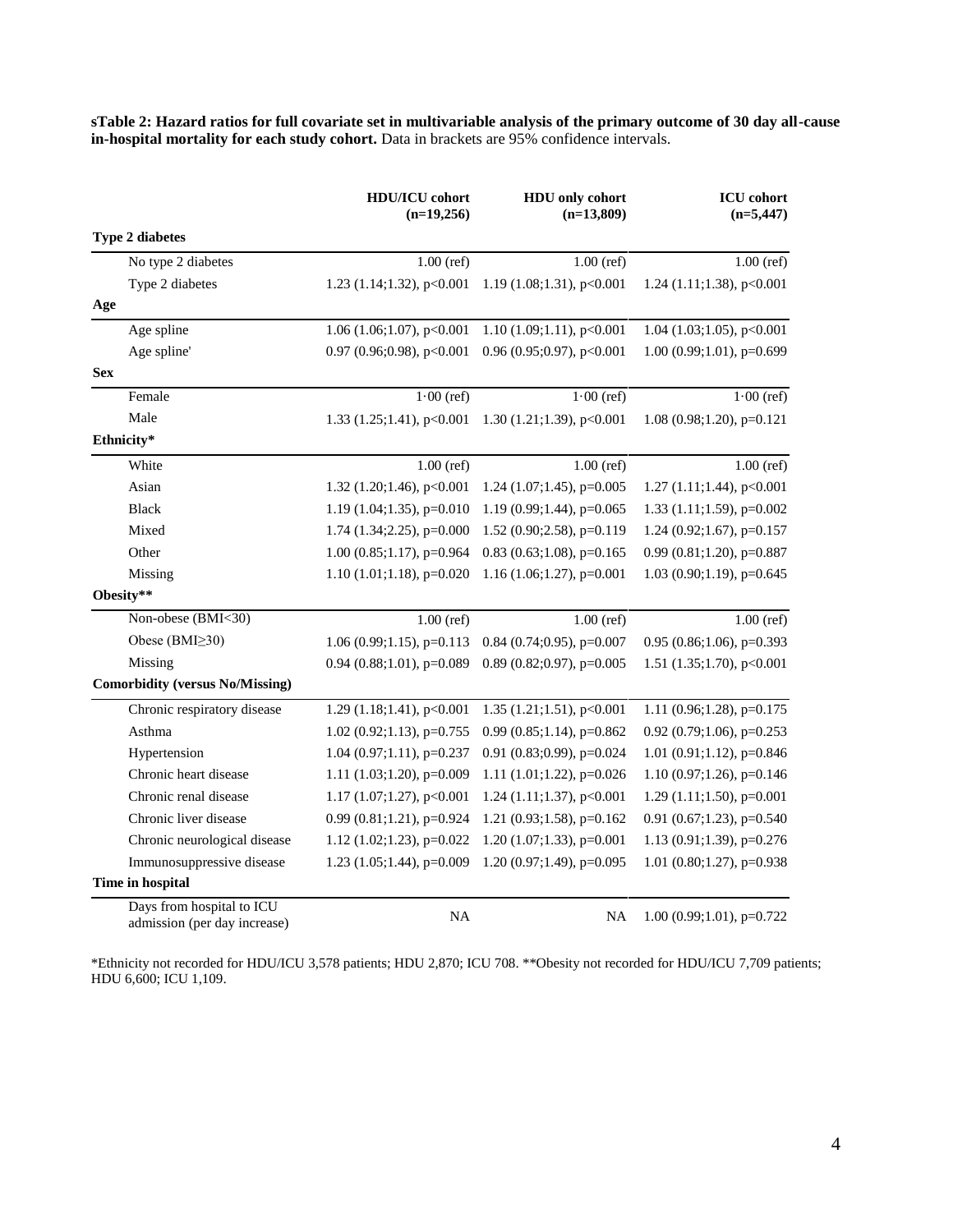**sTable 3: Hazard ratios for additional subgroup and sensitivity analysis.** Data in brackets are 95% confidence intervals.

| <b>Subgroup and sensitivity</b><br>analysis. All adjusted for the full<br>covariate set.                                                                             | <b>HDU/ICU</b> cohort               | <b>HDU</b> only cohort               | <b>ICU</b> cohort                    |
|----------------------------------------------------------------------------------------------------------------------------------------------------------------------|-------------------------------------|--------------------------------------|--------------------------------------|
| Admitted to hospital in March<br>2020 (All n=5606, HDU n=3,725,<br>$ICU$ n=1881)                                                                                     | $1.34$ $(1.18, 1.51)$ ,<br>p<0.001  | 1.39(1.18, 1.64),<br>p<0.001         | 1.30(1.09, 1.54),<br>$p=0.003$       |
| Admitted to hospital in April 2020<br>(All n=9440, HDU n=6,666, ICU<br>$n=2774$                                                                                      | $1.13$ $(1.02, 1.26)$ ,<br>$p=0.02$ | $1.05$ (0.92, 1.21), p=0.47          | 1.19 (1.02, 1.39),<br>$p=0.03$       |
| Admitted to hospital in May-July<br>2020 (All n=4210, HDU n=3418,<br>ICU $n=792$ )                                                                                   | 1.24(1.01, 1.52),<br>$p=0.04$       | 1.24 (0.96, 1.60), $p=0.10$          | 1.19(0.84, 1.69),<br>$p=0.34$        |
| Calendar week of hospital<br>admission added as an addition<br>covariate (All n=19,256, HDU<br>n=13,809, ICU n=5,447)                                                | 1.21(1.13, 1.31),<br>p<0.001        | 1.18(1.07, 1.30),<br>p<0.001         | $1.22$ (1.10, 1.36),<br>p<0.001      |
| Exclude transferred patients and<br>patient who remain in hospital (All<br>n=17,044, HDU n=13,033, ICU<br>$n=4,483$                                                  | $1.22$ $(1.14, 1.31)$ ,<br>p<0.001  | 1.17(1.06, 1.29),<br>$p=0.002$       | $1.24$ (1.11, 1.38),<br>p < 0.001    |
| Include only patients with PCR<br>swab positive result during<br>admission (All n=17,606, HDU<br>$n=12,550$ , ICU $n=5056$ )                                         | $1.23$ $(1.14, 1.32)$ ,<br>p<0.001  | $1.22$ (1.11, 1.35),<br>p<0.001      | 1.18(1.06, 1.32),<br>$p=0.004$       |
| NHS Trust as additional random<br>effect (All n=19,256, HDU<br>$n=13,809$ , ICU $n=5,447$                                                                            | 1.19(1.11, 1.29),<br>p < 0.001      | 1.20(1.09, 1.32),<br>p<0.001         | 1.18(1.06, 1.32),<br>$p=0.003$       |
| Multiple imputation model (All<br>n=19,256, HDU n=13,809, ICU<br>$n=5,447$                                                                                           | $1.25$ (1.15, 1.36),<br>p<0.001     | 1.16 (1.03, 1.31),<br>$p=0.02$       | $1.31$ $(1.16, 1.49)$ ,<br>P<0.001   |
| Include patients from all hospitals,<br>assuming non-coded comorbidity<br>represents the absence of a<br>comorbidity (All n=21452, HDU<br>$n=15,637$ , ICU $n=5,815$ | $1.26$ (1.17, 1.35),<br>p < 0.001   | 1.24 (1.13, 1.36),<br>p < 0.001      | 1.25 (1.12, 1.39),<br>p < 0.001      |
| Include patients only from<br>hospitals with <25% missing<br>comorbidity coding (All n=13,995,<br>HDU n=8,8981, ICU n=4,482)                                         | $1.25$ (1.16, 1.35),<br>p < 0.001   | $1.25$ $(1.12, 1.39)$ ,<br>p < 0.001 | $1.27$ $(1.13, 1.42)$ ,<br>p < 0.001 |

**sTable 4: Recorded characteristics of patients in hospitals included and excluded from study cohorts.** Data are N (%) unless stated.